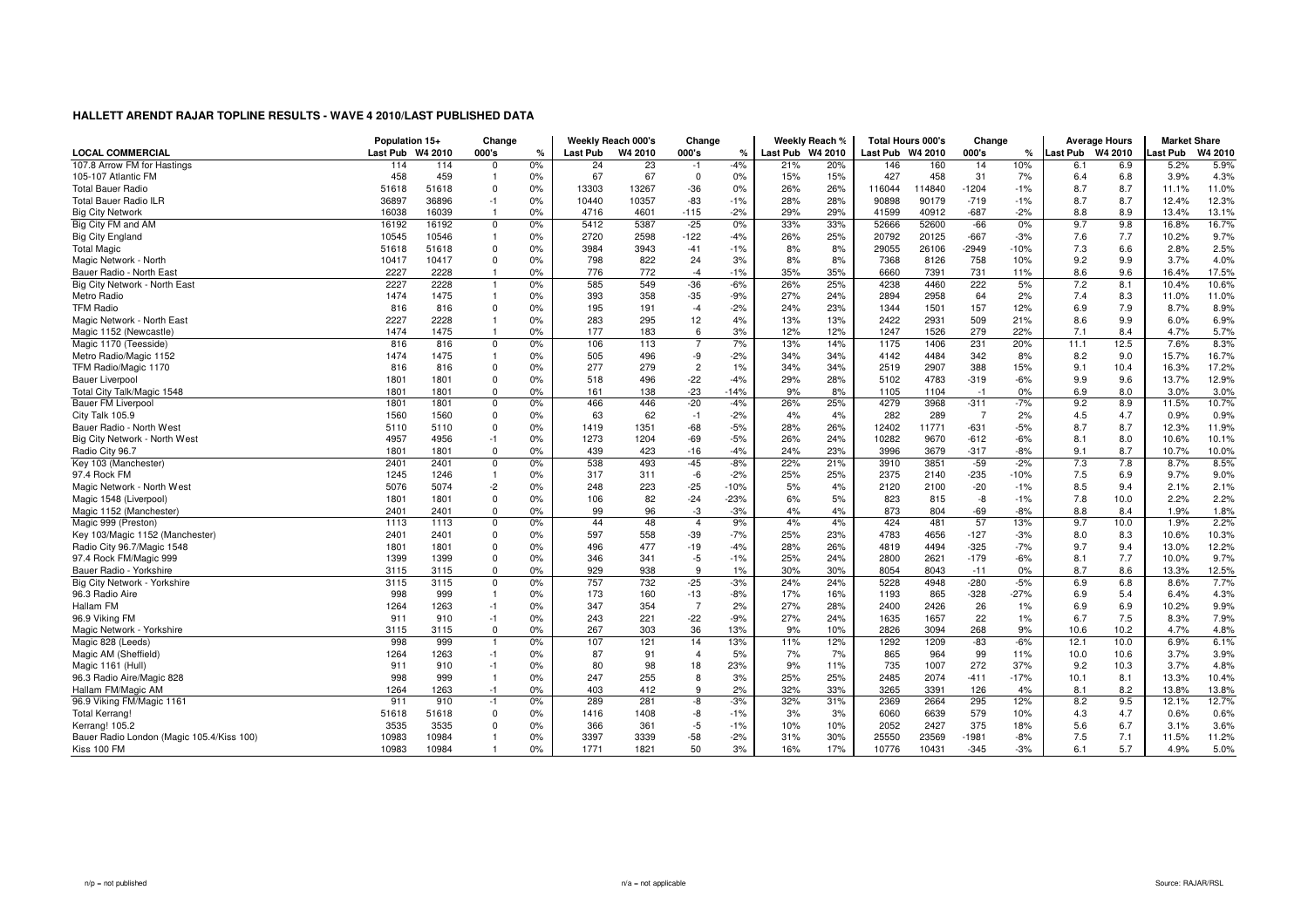|                                                        | Population 15+ |         | Change         |               | Weekly Reach 000's |         | Change         |               |                  | Weekly Reach % | <b>Total Hours 000's</b> |        | Change         |               |                 | <b>Average Hours</b> | <b>Market Share</b> |         |
|--------------------------------------------------------|----------------|---------|----------------|---------------|--------------------|---------|----------------|---------------|------------------|----------------|--------------------------|--------|----------------|---------------|-----------------|----------------------|---------------------|---------|
| <b>LOCAL COMMERCIAL</b>                                | Last Pub       | W4 2010 | 000's          | $\frac{1}{c}$ | Last Pub           | W4 2010 | 000's          | $\frac{9}{6}$ | Last Pub W4 2010 |                | Last Pub W4 2010         |        | 000's          | $\frac{9}{6}$ | <b>Last Pub</b> | W4 2010              | ∟ast Pub            | W4 2010 |
| <b>Magic 105.4</b>                                     | 10983          | 10984   |                | 0%            | 2149               | 2051    | $-98$          | $-5%$         | 20%              | 19%            | 14774                    | 13138  | $-1636$        | $-11%$        | 6.9             | 6.4                  | 6.7%                | 6.3%    |
| <b>Total Kiss Network</b>                              | 51618          | 51618   | $\mathbf 0$    | 0%            | 4041               | 3947    | $-94$          | $-2%$         | 8%               | 8%             | 22381                    | 21188  | $-1193$        | $-5%$         | 5.5             | 5.4                  | 2.1%                | 2.0%    |
| Kiss East                                              | 2070           | 2070    | 0              | 0%            | 374                | 369     | $-5$           | $-1%$         | 18%              | 18%            | 2670                     | 2995   | 325            | 12%           | 7.1             | 8.1                  | 6.0%                | 6.6%    |
| Kiss West                                              | 2369           | 2369    | $\Omega$       | 0%            | 443                | 464     | 21             | 5%            | 19%              | 20%            | 3074                     | 3070   | $-4$           | 0%            | 6.9             | 6.6                  | 5.8%                | 5.7%    |
| Bauer Radio Total Scotland                             | 4320           | 4320    | $\mathbf 0$    | 0%            | 1700               | 1752    | 52             | 3%            | 39%              | 41%            | 19188                    | 19378  | 190            | 1%            | 11.3            | 11.1                 | 23.1%               | 23.7%   |
| <b>Big City Scotland</b>                               | 4083           | 4084    | -1             | 0%            | 1461               | 1448    | $-13$          | $-1%$         | 36%              | 35%            | 14963                    | 14951  | $-12$          | 0%            | 10.2            | 10.3                 | 19.5%               | 19.3%   |
| Bauer Radio Central Scotland                           | 2838           | 2839    | $\overline{1}$ | 0%            | 972                | 965     | $-7$           | -1%           | 34%              | 34%            | 11273                    | 10598  | $-675$         | -6%           | 11.6            | 11.0                 | 21.2%               | 20.9%   |
| Scottish AMs                                           | 3515           | 3515    | $\Omega$       | 0%            | 421                | 428     | $\overline{7}$ | 2%            | 12%              | 12%            | 3699                     | 3562   | $-137$         | $-4%$         | 8.8             | 8.3                  | 5.6%                | 5.6%    |
| <b>Total Radio Clyde</b>                               | 1839           | 1839    | $\Omega$       | 0%            | 631                | 633     | $\overline{2}$ | 0%            | 34%              | 34%            | 7509                     | 6915   | $-594$         | $-8%$         | 11.9            | 10.9                 | 21.3%               | 20.8%   |
| Clyde 1 FM                                             | 1839           | 1839    | $\Omega$       | 0%            | 542                | 558     | 16             | 3%            | 29%              | 30%            | 5615                     | 5714   | 99             | 2%            | 10.4            | 10.2                 | 15.9%               | 17.2%   |
| Clyde 2                                                | 1839           | 1839    | 0              | 0%            | 209                | 187     | $-22$          | $-11%$        | 11%              | 10%            | 1894                     | 1201   | $-693$         | $-37%$        | 9.1             | 6.4                  | 5.4%                | 3.6%    |
| <b>Total Radio Forth</b>                               | 1096           | 1096    | $\Omega$       | 0%            | 348                | 336     | $-12$          | $-3%$         | 32%              | 31%            | 3763                     | 3683   | -80            | $-2%$         | 10.8            | 11.0                 | 18.5%               | 18.8%   |
| ForthOne                                               | 1096           | 1096    | $\Omega$       | 0%            | 297                | 272     | $-25$          | $-8%$         | 27%              | 25%            | 2875                     | 2539   | $-336$         | $-12%$        | 9.7             | 9.3                  | 14.1%               | 13.0%   |
| Forth <sub>2</sub>                                     | 1096           | 1096    | $\Omega$       | 0%            | 100                | 111     | 11             | 11%           | 9%               | 10%            | 888                      | 1144   | 256            | 29%           | 8.9             | 10.3                 | 4.4.%               | 5.8%    |
| C.F.M.Radio                                            | 247            | 247     | $\Omega$       | 0%            | 106                | 112     | 6              | 6%            | 43%              | 46%            | 957                      | 1029   | 72             | 8%            | 9.0             | 9.2                  | 19.9%               | 19.6%   |
| Moray Firth Radio                                      | 233            | 232     | $-1$           | 0%            | 127                | 130     | 3              | 2%            | 55%              | 56%            | 1577                     | 1628   | 51             | 3%            | 12.4            | 12.5                 | 29.5%               | 30.2%   |
| <b>Total Northsound Radio</b>                          | 313            | 312     | $-1$           | 0%            | 136                | 136     | $\mathbf 0$    | 0%            | 44%              | 44%            | 1487                     | 1536   | 49             | 3%            | 10.9            | 11.3                 | 25.6%               | 25.9%   |
| Northsound One                                         | 313            | 312     | $-1$           | 0%            | 124                | 126     | $\overline{2}$ | 2%            | 40%              | 40%            | 1234                     | 1280   | 46             | 4%            | 10.0            | 10.2                 | 21.2%               | 21.6%   |
| Northsound Two                                         | 313            | 312     | $-1$           | 0%            | 41                 | 43      | $\overline{c}$ | 5%            | 13%              | 14%            | 253                      | 256    | 3              | 1%            | 6.1             | 5.9                  | 4.4%                | 4.3%    |
| Radio Borders                                          | 107            | 107     | $\mathbf 0$    | 0%            | 60                 | 62      | $\overline{2}$ | 3%            | 56%              | 58%            | 749                      | 845    | 96             | 13%           | 12.5            | 13.6                 | 34.9%               | 39.3%   |
| <b>Total Radio Tay</b>                                 | 375            | 375     | $\Omega$       | 0%            | 160                | 167     |                | 4%            | 43%              | 44%            | 1994                     | 1982   | $-12$          | $-1%$         | 12.5            | 11.9                 | 25.5%               | 26.0%   |
| Tay-FM                                                 | 375            | 375     | $\Omega$       | 0%            | 112                | 118     | 6              | 5%            | 30%              | 31%            | 1209                     | 1228   | 19             | 2%            | 10.8            | 10.4                 | 15.5%               | 16.1%   |
| Tay-AM                                                 | 375            | 375     | $\Omega$       | 0%            | 78                 | 79      | $\overline{1}$ | 1%            | 21%              | 21%            | 786                      | 754    | $-32$          | $-4%$         | 10.1            | 9.5                  | 10.0%               | 9.9%    |
| <b>West Sound</b>                                      | 388            | 388     | $\Omega$       | 0%            | 185                | 180     | $-5$           | $-3%$         | 48%              | 47%            | 1768                     | 1785   | 17             | 1%            | 9.6             | 9.9                  | 23.9%               | 24.0%   |
| Downtown Radio (DTR) / 97.4 Cool FM                    | 1420           | 1421    | $\overline{1}$ | 0%            | 588                | 574     | $-14$          | $-2%$         | 41%              | 40%            | 6362                     | 6018   | $-344$         | $-5%$         | 10.8            | 10.5                 | 21.9%               | 21.1%   |
| 97.4 Cool FM                                           | 971            | 971     | $\Omega$       | 0%            | 364                | 347     | $-17$          | $-5%$         | 37%              | 36%            | 3486                     | 3450   | $-36$          | $-1%$         | 9.6             | 9.9                  | 17.4%               | 17.3%   |
| Downtown Radio (DTR)                                   | 1420           | 1421    | -1             | 0%            | 281                | 276     | $-5$           | $-2%$         | 20%              | 19%            | 2876                     | 2568   | $-308$         | $-11%$        | 10.2            | 9.3                  | 9.9%                | 9.0%    |
| Wave 105 FM                                            | 1747           | 1747    | $\Omega$       | 0%            | 369                | 387     | 18             | 5%            | 21%              | 22%            | 4286                     | 4403   | 117            | 3%            | 11.6            | 11.4                 | 10.7%               | 11.3%   |
| 107 The Bee                                            | 184            | 184     | $\mathbf 0$    | 0%            | 27                 | 27      | $\mathbf 0$    | 0%            | 15%              | 15%            | 199                      | 249    | 50             | 25%           | 7.4             | 9.1                  | 6.5%                | 8.0%    |
| <b>Total Broadcast Co</b>                              | 419            | 419     | $\Omega$       | 0%            | 54                 | 58      | $\overline{4}$ | 7%            | 13%              | 14%            | 371                      | 445    | 74             | 20%           | 6.8             | 7.6                  | 3.8%                | 4.7%    |
| <b>Fire Radio</b>                                      | 286            | 286     | $\Omega$       | 0%            | 38                 | 40      | $\overline{2}$ | 5%            | 13%              | 14%            | 210                      | 266    | 56             | 27%           | 5.6             | 6.6                  | 3.2%                | 4.2%    |
| Nova Radio - Weston (was Star Radio in North Somerset) | 133            | 133     | $\Omega$       | 0%            | 17                 | 18      | $\overline{1}$ | 6%            | 13%              | 14%            | 160                      | 179    | 19             | 12%           | 9.5             | 9.8                  | 5.1%                | 5.6%    |
| <b>Central FM</b>                                      | 219            | 218     | $-1$           | 0%            | 48                 | 50      | $\overline{2}$ | 4%            | 22%              | 23%            | 226                      | 230    | $\overline{4}$ | 2%            | 4.7             | 4.6                  | 5.2%                | 5.3%    |
| Chelmsford Radio 107.7 FM                              | 235            | 235     | $\mathbf 0$    | 0%            | 19                 | 20      | $\overline{1}$ | 5%            | 8%               | 9%             | 126                      | 141    | 15             | 12%           | 6.6             | 6.9                  | 2.5%                | 2.8%    |
| <b>Total Cheshire Radio</b>                            | 366            | 367     |                | 0%            | 53                 | 53      | $\mathbf 0$    | 0%            | 14%              | 15%            | 285                      | 291    | 6              | 2%            | 5.4             | 5.5                  | 4.0%                | 3.9%    |
| Cheshire's Silk 106.9                                  | 179            | 179     | $\Omega$       | 0%            | 21                 | 19      | $-2$           | $-10%$        | 11%              | 10%            | 94                       | 107    | 13             | 14%           | 4.6             | 5.7                  | 2.9%                | 3.2%    |
| Chester's Dee 106.3                                    | 188            | 187     | $-1$           | $-1%$         | 32                 | 35      | 3              | 9%            | 17%              | 18%            | 191                      | 184    | $-7$           | $-4%$         | 5.9             | 5.3                  | 5.0%                | 4.5%    |
| <b>Total CN Radio</b>                                  | 838            | 838     | $\mathbf 0$    | 0%            | 233                | 245     | 12             | 5%            | 28%              | 29%            | 1955                     | 2278   | 323            | 17%           | 8.4             | 9.3                  | 10.9%               | 12.2%   |
| The Bay                                                | 291            | 292     | $\overline{1}$ | 0%            | 96                 | 101     | 5              | 5%            | 33%              | 35%            | 793                      | 922    | 129            | 16%           | 8.3             | 9.1                  | 12.6%               | 14.6%   |
| Citybeat 96.7/102.5FM                                  | 546            | 546     | $\mathbf 0$    | 0%            | 138                | 145     | $\overline{7}$ | 5%            | 25%              | 27%            | 970                      | 1515   | 545            | 56%           | 7.0             | 10.5                 | 7.8%                | 12.2%   |
| <b>Lakeland Radio</b>                                  | 51             | 51      | $\Omega$       | 0%            | 15                 | 15      | $\overline{0}$ | 0%            | 30%              | 29%            | 146                      | 144    | $-2$           | $-1%$         | 9.4             | 9.6                  | 12.1%               | 12.3%   |
| The Coast                                              | 1676           | 1675    | $-1$           | 0%            | 124                | 115     | -9             | -7%           | 7%               | 7%             | 744                      | 696    | $-48$          | $-6%$         | 6.0             | 6.0                  | 1.9%                | 1.9%    |
| <b>Connect FM</b>                                      | 227            | 227     | $\Omega$       | 0%            | 32                 | 32      | $\mathbf 0$    | 0%            | 14%              | 14%            | 277                      | 209    | $-68$          | $-25%$        | 8.7             | 6.6                  | 6.2%                | 4.8%    |
| Connect FM Peterborough (was Lite FM)                  | 187            | 187     | $\mathbf 0$    | 0%            | 13                 | 11      | $-2$           | $-15%$        | 7%               | 6%             | 66                       | 44     | $-22$          | $-33%$        | 5.0             | 4.1                  | 1.8%                | 1.1%    |
| Colourful                                              | 10984          | 10984   | $\Omega$       | 0%            | 15                 | 24      | 9              | 60%           | $*$ %            | $*_{\%}$       | 181                      | 251    | 70             | 39%           | 11.9            | 10.4                 | 0.1%                | 0.1%    |
| 3FM                                                    | 67             | 68      |                | 1%            | 24                 | 25      | -1             | 4%            | 35%              | 37%            | 270                      | 310    | 40             | 15%           | 11.4            | 12.4                 | 17.8%               | 19.9%   |
| Fun Radio                                              | 10984          | 10984   | $\Omega$       | 0%            | 42                 | 30      | $-12$          | $-29%$        | $*$ %            | $*$ %          | 166                      | 44     | $-122$         | $-73%$        | 4.0             | 1.5                  | 0.1%                | $*$ %   |
| Total Global Radio (UK)                                | 51618          | 51618   | $\Omega$       | 0%            | 19892              | 19714   | $-178$         | $-1%$         | 39%              | 38%            | 174783                   | 168183 | $-6600$        | $-4%$         | 8.8             | 8.5                  | 16.8%               | 16.1%   |
| Capital Network (UK)                                   | n/p            | 51618   | n/a            | n/a           | n/p                | 6764    | n/a            | n/a           | n/p              | 13%            | n/p                      | 43329  | n/a            | n/a           | n/p             | 6.4                  | n/p                 | 4.1%    |
| Galaxy Network (UK)                                    | 51618          | 51618   | $\mathbf 0$    | 0%            | 3779               | 3901    | 122            | 3%            | 7%               | 8%             | 25497                    | 26039  | 542            | 2%            | 6.7             | 6.7                  | 2.4%                | 2.5%    |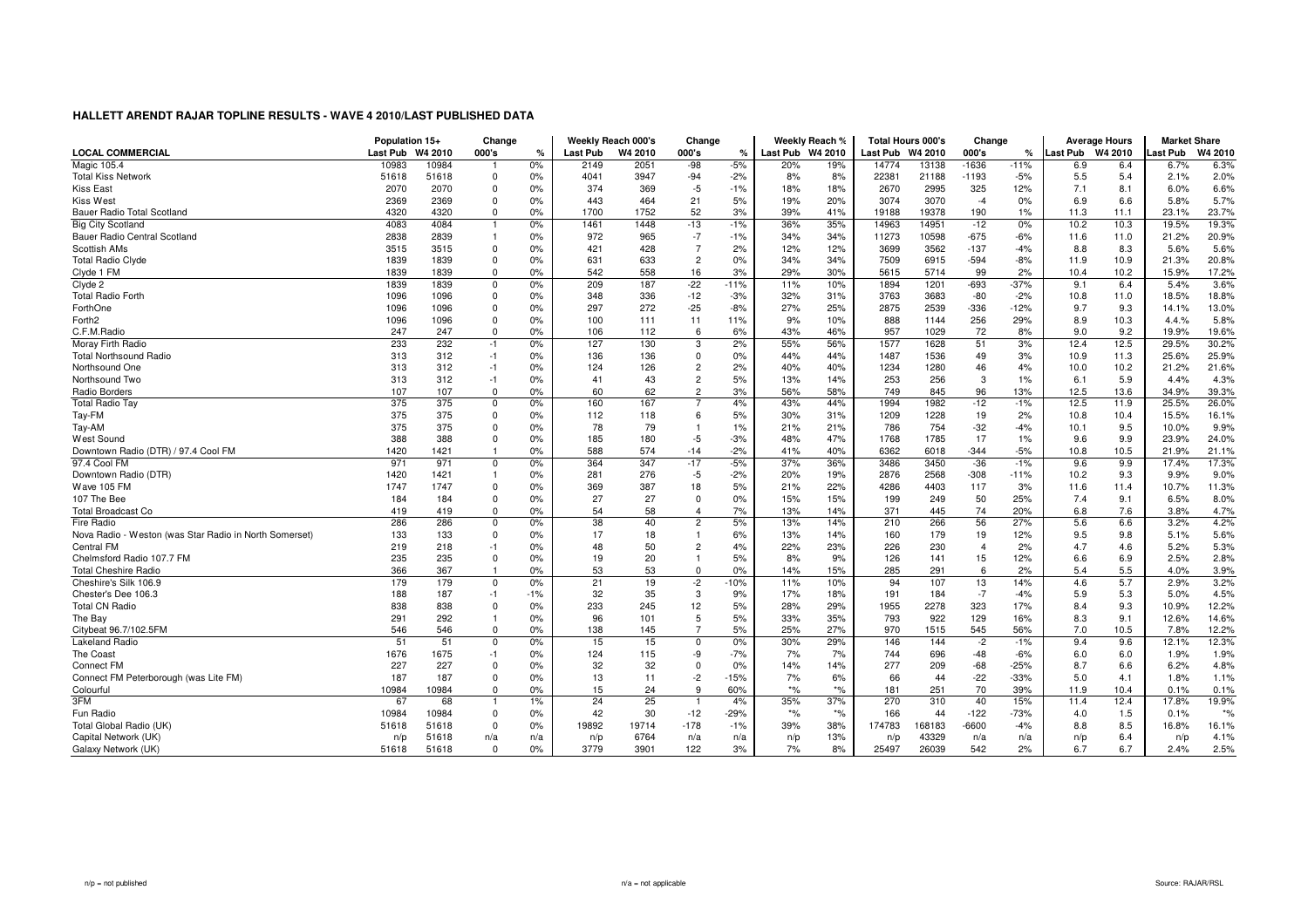|                                | Population 15+  |         | Change         |               |                 | Weekly Reach 000's | Change         |        |                  | Weekly Reach % | <b>Total Hours 000's</b> |        | Change  |               |          | <b>Average Hours</b> | <b>Market Share</b> |         |
|--------------------------------|-----------------|---------|----------------|---------------|-----------------|--------------------|----------------|--------|------------------|----------------|--------------------------|--------|---------|---------------|----------|----------------------|---------------------|---------|
| <b>LOCAL COMMERCIAL</b>        | <b>Last Pub</b> | W4 2010 | 000's          | $\frac{1}{c}$ | <b>Last Pub</b> | W4 2010            | 000's          | ℀      | Last Pub W4 2010 |                | Last Pub W4 2010         |        | 000's   | $\frac{9}{6}$ | Last Pub | W4 2010              | Last Pub            | W4 2010 |
| Total Choice (UK)              | 51618           | 51618   | $\mathbf 0$    | 0%            | 684             | 734                | 50             | 7%     | 1%               | 1%             | 3541                     | 3690   | 149     | 4%            | 5.2      | 5.0                  | 0.3%                | 0.4%    |
| Choice FM London               | 10983           | 10984   | -1             | 0%            | 480             | 521                | 41             | 9%     | 4%               | 5%             | 2950                     | 2678   | $-272$  | -9%           | 6.1      | 5.1                  | 1.3%                | 1.3%    |
| Classic FM                     | 51618           | 51618   | $\Omega$       | 0%            | 5676            | 5720               | 44             | 1%     | 11%              | 11%            | 37288                    | 40997  | 3709    | 10%           | 6.6      | 7.2                  | 3.5%                | 3.9%    |
| Gold Network (UK)              | 51618           | 51618   | $\Omega$       | 0%            | 1465            | 1457               | -8             | $-1%$  | 3%               | 3%             | 13682                    | 13174  | $-508$  | $-4%$         | 9.3      | 9.0                  | 1.3%                | 1.3%    |
| Heart Network (UK)             | 51618           | 51618   | $\mathbf 0$    | 0%            | 7988            | 7746               | $-242$         | $-3%$  | 15%              | 15%            | 61587                    | 57798  | $-3789$ | $-6%$         | 7.7      | 7.5                  | 5.9%                | 5.5%    |
| Total LBC (UK)                 | 51618           | 51618   | 0              | 0%            | 1124            | 1148               | 24             | 2%     | 2%               | 2%             | 13154                    | 12241  | $-913$  | $-7%$         | 11.7     | 10.7                 | 1.3%                | 1.2%    |
| Total XFM (UK)                 | 51618           | 51618   | $\Omega$       | 0%            | 962             | 938                | $-24$          | $-2%$  | 2%               | 2%             | 4455                     | 3805   | $-650$  | $-15%$        | 4.6      | 4.1                  | 0.4%                | 0.4%    |
| Global Radio (ILR)             | 42041           | 42040   | $-1$           | 0%            | 14183           | 14067              | $-116$         | $-1%$  | 34%              | 33%            | 125300                   | 120117 | $-5183$ | $-4%$         | 8.8      | 8.5                  | 14.9%               | 14.2%   |
| Global Radio London (ILR)      | 10983           | 10984   | $\overline{1}$ | 0%            | 4935            | 4638               | $-297$         | $-6%$  | 45%              | 42%            | 44870                    | 37964  | $-6906$ | $-15%$        | 9.1      | 8.2                  | 20.2%               | 18.1%   |
| Capital Network (ILR)          | n/p             | 29410   | n/a            | n/a           | n/p             | 6328               | n/a            | n/a    | n/p              | 22%            | n/p                      | 41106  | n/a     | n/a           | n/p      | 6.5                  | n/p                 | 7.2%    |
| 95.8 Capital FM                | 10983           | 10984   |                | 0%            | 2125            | 1961               | $-164$         | $-8%$  | 19%              | 18%            | 11722                    | 9540   | $-2182$ | $-19%$        | 5.5      | 4.9                  | 5.3%                | 4.5%    |
| Galaxy Network (ILR)           | 15498           | 15498   | $\overline{0}$ | 0%            | 3335            | 3370               | 35             | 1%     | 22%              | 22%            | 23646                    | 23816  | 170     | 1%            | 7.1      | 7.1                  | 8.0%                | 8.0%    |
| Galaxy Birmingham              | 2110            | 2109    | $-1$           | 0%            | 404             | 416                | 12             | 3%     | 19%              | 20%            | 2513                     | 2239   | $-274$  | $-11%$        | 6.2      | 5.4                  | 6.7%                | 5.9%    |
| Galaxy Manchester              | 2821            | 2822    | $\overline{1}$ | 0%            | 566             | 575                | 9              | 2%     | 20%              | 20%            | 3497                     | 3542   | 45      | 1%            | 6.2      | 6.2                  | 6.5%                | 6.6%    |
| Galaxy North East              | 2203            | 2205    | $\overline{2}$ | 0%            | 607             | 604                | -3             | 0%     | 28%              | 27%            | 4778                     | 4901   | 123     | 3%            | 7.9      | 8.1                  | 11.9%               | 11.7%   |
| Galaxy Scotland                | 2722            | 2722    | 0              | 0%            | 457             | 448                | -9             | $-2%$  | 17%              | 16%            | 3423                     | 3361   | $-62$   | $-2%$         | 7.5      | 7.5                  | 6.7%                | 6.8%    |
| Galaxy Scotland (East)         | 1196            | 1195    | $-1$           | 0%            | 200             | 185                | $-15$          | $-8%$  | 17%              | 16%            | 1434                     | 1449   | 15      | $1\%$         | 7.2      | 7.8                  | 6.4%                | 6.7%    |
| Galaxy Scotland (West)         | 1706            | 1706    | $\Omega$       | 0%            | 295             | 307                | 12             | 4%     | 17%              | 18%            | 2197                     | 2137   | $-60$   | $-3%$         | 7.5      | 7.0                  | 6.7%                | 6.9%    |
| Galaxy South Coast             | 1145            | 1145    | $\mathbf 0$    | 0%            | 222             | 203                | $-19$          | $-9%$  | 19%              | 18%            | 1609                     | 1439   | $-170$  | $-11%$        | 7.3      | 7.1                  | 6.1%                | 5.6%    |
| Galaxy Yorkshire               | 4497            | 4496    | $-1$           | 0%            | 1079            | 1123               | 44             | 4%     | 24%              | 25%            | 7826                     | 8334   | 508     | 6%            | 7.3      | 7.4                  | 8.9%                | 9.2%    |
| 105.4 Leicester Sound FM       | 622             | 622     | $\Omega$       | 0%            | 134             | 153                | 19             | 14%    | 22%              | 25%            | 884                      | 1014   | 130     | 15%           | 6.6      | 6.6                  | 7.8%                | 8.3%    |
| <b>RAM FM</b>                  | 457             | 457     | $\Omega$       | 0%            | 103             | 98                 | $-5$           | $-5%$  | 22%              | 21%            | 907                      | 832    | $-75$   | $-8%$         | 8.8      | 8.5                  | 10.9%               | 9.9%    |
| Red Dragon                     | 986             | 987     |                | 0%            | 321             | 340                | 19             | 6%     | 33%              | 34%            | 2347                     | 2372   | 25      | 1%            | 7.3      | 7.0                  | 11.4%               | 10.7%   |
| 96 Trent FM                    | 1159            | 1159    | $\Omega$       | 0%            | 331             | 321                | $-10$          | $-3%$  | 29%              | 28%            | 2370                     | 2261   | $-109$  | $-5%$         | 7.2      | 7.1                  | 11.0%               | 10.0%   |
| Gold Network (ILR)             | 29404           | 29404   | $\Omega$       | 0%            | 1220            | 1231               | 11             | 1%     | 4%               | 4%             | 11802                    | 11690  | $-112$  | $-1%$         | 9.7      | 9.5                  | 2.0%                | 2.0%    |
| <b>Gold Bedford</b>            | 611             | 611     | $\Omega$       | 0%            | 26              | 29                 | 3              | 12%    | 4%               | 5%             | 301                      | 252    | $-49$   | $-16%$        | 11.7     | 8.8                  | 2.3%                | 1.9%    |
| Gold Berkshire/North Hampshire | 749             | 749     | $\Omega$       | 0%            | 28              | 49                 | 21             | 75%    | 4%               | 6%             | 173                      | 323    | 150     | 87%           | 6.1      | 6.6                  | 1.2%                | 2.2%    |
| Gold Birmingham                | 2067            | 2066    | $-1$           | 0%            | 72              | 53                 | -19            | $-26%$ | 3%               | 3%             | 456                      | 391    | $-65$   | $-14%$        | 6.4      | 7.3                  | 1.2%                | 1.0%    |
| Gold Bristol/Bath/Wiltshire    | 1364            | 1364    | $\mathbf 0$    | 0%            | 94              | 84                 | $-10$          | $-11%$ | 7%               | 6%             | 968                      | 893    | $-75$   | $-8%$         | 10.3     | 10.6                 | 3.1%                | 2.8%    |
| <b>Gold Coventry</b>           | 659             | 658     | $-1$           | 0%            | 23              | 21                 | $-2$           | $-9%$  | 4%               | 3%             | 275                      | 256    | $-19$   | $-7%$         | 11.7     | 12.1                 | 2.2%                | 1.9%    |
| <b>Gold Crawley</b>            | 377             | 378     |                | 0%            | 11              | 12                 | $\overline{1}$ | 9%     | 3%               | 3%             | 68                       | 60     | -8      | $-12%$        | 6.1      | 5.0                  | 0.8%                | 0.7%    |
| Gold Derby                     | 457             | 457     | $\Omega$       | 0%            | 12              | 19                 | $\overline{7}$ | 58%    | 3%               | 4%             | 110                      | 113    | 3       | 3%            | 9.1      | 6.1                  | 1.3%                | 1.4%    |
| Gold Devon                     | 543             | 542     | $-1$           | 0%            | 9               | $\overline{7}$     | $-2$           | $-22%$ | 2%               | 1%             | 65                       | 34     | $-31$   | $-48%$        | 7.1      | 4.6                  | 0.5%                | 0.3%    |
| <b>Gold Dorset</b>             | 606             | 608     | $\overline{2}$ | 0%            | 41              | 42                 | $\overline{1}$ | 2%     | 7%               | 7%             | 367                      | 291    | $-76$   | $-21%$        | 8.9      | 7.0                  | 2.6%                | 2.2%    |
| <b>Gold Essex</b>              | 1246            | 1245    | $-1$           | 0%            | 59              | 64                 | 5              | 8%     | 5%               | 5%             | 878                      | 663    | $-215$  | $-24%$        | 14.9     | 10.4                 | 3.1%                | 2.3%    |
| <b>Gold Gloucester</b>         | 408             | 408     | $\Omega$       | 0%            | 15              | 12                 | -3             | $-20%$ | 4%               | 3%             | 173                      | 150    | $-23$   | $-13%$        | 11.4     | 12.9                 | 2.1%                | 1.8%    |
| Gold Hampshire                 | 1145            | 1145    | $\Omega$       | 0%            | 62              | 55                 | $-7$           | $-11%$ | 5%               | 5%             | 505                      | 453    | $-52$   | $-10%$        | 8.1      | 8.3                  | 1.9%                | 1.8%    |
| Gold Kent                      | 1175            | 1175    | $\Omega$       | 0%            | 39              | 43                 | $\overline{4}$ | 10%    | 3%               | 4%             | 368                      | 558    | 190     | 52%           | 9.4      | 13.1                 | 1.4%                | 2.1%    |
| Gold London                    | 10983           | 10984   |                | 0%            | 371             | 376                | 5              | 1%     | 3%               | 3%             | 4151                     | 2678   | $-1473$ | $-35%$        | 11.2     | 7.1                  | 1.9%                | 1.3%    |
| Gold Luton                     | 1057            | 1057    | $\mathbf 0$    | 0%            | 47              | 43                 | $-4$           | $-9%$  | 4%               | 4%             | 416                      | 371    | $-45$   | $-11%$        | 8.8      | 8.7                  | 2.0%                | 1.8%    |
| Gold Manchester                | 2402            | 2402    | $\mathbf 0$    | 0%            | 79              | 86                 | $\overline{7}$ | 9%     | 3%               | 4%             | 806                      | 775    | $-31$   | $-4%$         | 10.2     | 9.0                  | 1.8%                | 1.7%    |
| Gold Norfolk/Suffolk           | 1172            | 1172    | $\Omega$       | 0%            | 66              | 66                 | $\mathbf 0$    | 0%     | 6%               | 6%             | 798                      | 752    | $-46$   | $-6%$         | 12.0     | 11.4                 | 3.3%                | 3.0%    |
| <b>Gold Norfolk</b>            | 653             | 653     | $\Omega$       | 0%            | 42              | 40                 | $-2$           | $-5%$  | 6%               | 6%             | 428                      | 457    | 29      | 7%            | 10.2     | 11.3                 | 3.2%                | 3.4%    |
| <b>Gold Suffolk</b>            | 525             | 525     | $\Omega$       | 0%            | 25              | 26                 | $\overline{1}$ | 4%     | 5%               | 5%             | 370                      | 295    | $-75$   | $-20%$        | 14.9     | 11.4                 | 3.3%                | 2.5%    |
| Gold North Wales/Cheshire      | 385             | 384     | $-1$           | 0%            | 10              | 12                 | $\overline{2}$ | 20%    | 3%               | 3%             | 101                      | 117    | 16      | 16%           | 10.4     | 9.5                  | 1.2%                | 1.4%    |
| <b>Gold Northampton</b>        | 554             | 553     | $-1$           | 0%            | 24              | 21                 | -3             | $-13%$ | 4%               | 4%             | 216                      | 205    | $-11$   | $-5%$         | 9.1      | 10.0                 | 2.0%                | 1.9%    |
| Gold Nottingham                | 1159            | 1159    | $\Omega$       | 0%            | 44              | 55                 | 11             | 25%    | 4%               | 5%             | 238                      | 425    | 187     | 79%           | 5.4      | 7.7                  | 1.1%                | 1.9%    |
| Gold Peterborough              | 586             | 587     | $\overline{1}$ | 0%            | 36              | 31                 | $-5$           | $-14%$ | 6%               | 5%             | 503                      | 498    | $-5$    | $-1%$         | 14.1     | 16.1                 | 3.9%                | 3.9%    |
| Gold Plymouth                  | 342             | 341     | $-1$           | 0%            | 19              | 22                 | 3              | 16%    | 6%               | 6%             | 247                      | 260    | 13      | 5%            | 13.1     | 11.9                 | 3.6%                | 3.8%    |
| <b>Gold Sussex</b>             | 1017            | 1017    | $\Omega$       | 0%            | 63              | 63                 | $\Omega$       | 0%     | 6%               | 6%             | 472                      | 479    | 7       | 1%            | 7.5      | 7.7                  | 2.1%                | 2.1%    |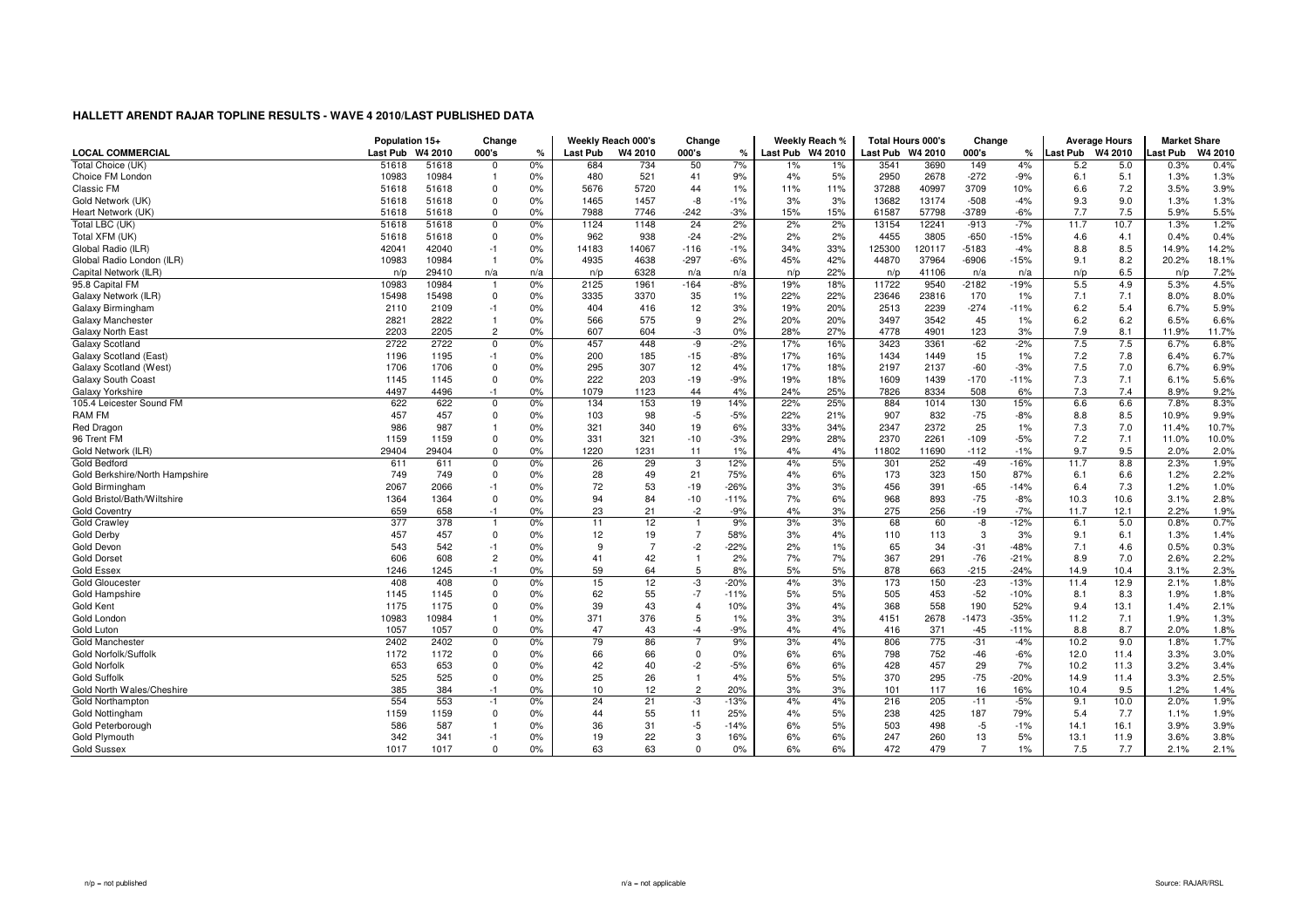|                                               | Population 15+ |         | Change         |               | Weekly Reach 000's |         | Change                  |               |                  | Weekly Reach % | <b>Total Hours 000's</b> |       | Change         |               | <b>Average Hours</b> |      | <b>Market Share</b> |         |
|-----------------------------------------------|----------------|---------|----------------|---------------|--------------------|---------|-------------------------|---------------|------------------|----------------|--------------------------|-------|----------------|---------------|----------------------|------|---------------------|---------|
| <b>LOCAL COMMERCIAL</b>                       | Last Pub       | W4 2010 | 000's          | $\frac{1}{c}$ | Last Pub           | W4 2010 | 000's                   | $\frac{9}{6}$ | Last Pub W4 2010 |                | Last Pub W4 2010         |       | 000's          | $\frac{9}{6}$ | Last Pub W4 2010     |      | Last Pub            | W4 2010 |
| Gold South East Wales                         | 986            | 987     |                | 0%            | 38                 | 46      | 8                       | 21%           | 4%               | 5%             | 485                      | 487   | $\overline{2}$ | 0%            | 12.7                 | 10.7 | 2.4%                | 2.2%    |
| Gold Wolverhampton                            | 1303           | 1302    | $-1$           | 0%            | 46                 | 45      | $-1$                    | $-2%$         | 4%               | 3%             | 422                      | 428   | 6              | $1\%$         | 9.1                  | 9.5  | 1.6%                | 1.7%    |
| Heart Network (ILR)                           | 28512          | 28513   | $\overline{1}$ | 0%            | 7313               | 7047    | $-266$                  | $-4%$         | 26%              | 25%            | 57495                    | 53970 | $-3525$        | $-6%$         | 7.9                  | 7.7  | 9.9%                | 9.3%    |
| <b>Heart Cambridgeshire</b>                   | n/p            | 835     | n/a            | n/a           | n/p                | 249     | n/a                     | n/a           | n/p              | 30%            | n/p                      | 2016  | n/a            | n/a           | n/p                  | 8.1  | n/p                 | 10.7%   |
| <b>Heart Devon</b>                            | n/p            | 1037    | n/a            | n/a           | n/p                | 308     | n/a                     | n/a           | n/p              | 30%            | n/p                      | 2797  | n/a            | n/a           | n/p                  | 9.1  | n/p                 | 12.9%   |
| <b>Heart East Anglia</b>                      | n/p            | 1202    | n/a            | n/a           | n/p                | 301     | n/a                     | n/a           | n/p              | 25%            | n/p                      | 2501  | n/a            | n/a           | n/p                  | 8.3  | n/p                 | 9.7%    |
| Heart 106 FM East Midlands                    | 2171           | 2171    | $\overline{0}$ | 0%            | 453                | 460     | $\overline{7}$          | 2%            | 21%              | 21%            | 3513                     | 3190  | $-323$         | -9%           | 7.8                  | 6.9  | 8.6%                | 7.3%    |
| <b>Heart Essex</b>                            | n/p            | 1332    | n/a            | n/a           | n/p                | 453     | n/a                     | n/a           | n/p              | 34%            | n/p                      | 4465  | n/a            | n/a           | n/p                  | 9.8  | n/p                 | 14.6%   |
| <b>Heart Four Counties</b>                    | n/p            | 1986    | n/a            | n/a           | n/p                | 498     | n/a                     | n/a           | n/p              | 25%            | n/p                      | 3843  | n/a            | n/a           | n/p                  | 7.7  | n/p                 | 9.9%    |
| <b>Heart Kent</b>                             | 1175           | 1175    | $\mathbf 0$    | 0%            | 382                | 393     | 11                      | 3%            | 33%              | 33%            | 3062                     | 3067  | 5              | 0%            | 8.0                  | 7.8  | 11.9%               | 11.5%   |
| <b>Heart London</b>                           | 10983          | 10984   |                | 0%            | 2057               | 1766    | $-291$                  | $-14%$        | 19%              | 16%            | 11717                    | 9583  | $-2134$        | 18%           | 5.7                  | 5.4  | 5.3%                | 4.6%    |
| Heart North West and Wales                    | n/p            | 1001    | n/a            | n/a           | n/p                | 228     | n/a                     | n/a           | n/p              | 23%            | n/p                      | 2045  | n/a            | n/a           | n/p                  | 9.0  | n/p                 | 9.3%    |
| <b>Heart Solent</b>                           | n/p            | 1641    | n/a            | n/a           | n/p                | 304     | n/a                     | n/a           | n/p              | 18%            | n/p                      | 1709  | n/a            | n/a           | n/p                  | 5.6  | n/p                 | 4.8%    |
| <b>Heart Sussex</b>                           | n/p            | 1345    | n/a            | n/a           | n/p                | 380     | n/a                     | n/a           | n/p              | 28%            | n/p                      | 3167  | n/a            | n/a           | n/p                  | 8.3  | n/p                 | 10.6%   |
| <b>Heart Thames Valley</b>                    | n/p            | 1418    | n/a            | n/a           | n/p                | 345     | n/a                     | n/a           | n/p              | 24%            | n/p                      | 2664  | n/a            | n/a           | n/p                  | 7.7  | n/p                 | 9.7%    |
| <b>Heart West Country</b>                     | n/p            | 2116    | n/a            | n/a           | n/p                | 661     | n/a                     | n/a           | n/p              | 31%            | n/p                      | 5868  | n/a            | n/a           | n/p                  | 8.9  | n/p                 | 12.3%   |
| <b>Heart West Midlands</b>                    | 3569           | 3568    | $-1$           | 0%            | 769                | 764     | $-5$                    | $-1%$         | 22%              | 21%            | 6346                     | 6214  | $-132$         | $-2%$         | 8.3                  | 8.1  | 9.5%                | 9.2%    |
| LBC (ILR)                                     | 10983          | 10984   | $\overline{1}$ | 0%            | 1048               | 1106    | 58                      | 6%            | 10%              | 10%            | 12108                    | 10877 | $-1231$        | $-10%$        | 11.6                 | 9.8  | 5.5%                | 5.2%    |
| LBC 97.3                                      | 10983          | 10984   | $\overline{1}$ | 0%            | 928                | 968     | 40                      | 4%            | 8%               | 9%             | 10830                    | 9713  | $-1117$        | $-10%$        | 11.7                 | 10.0 | 4.9%                | 4.6%    |
| LBC News 1152                                 | 10983          | 10984   | $\overline{1}$ | 0%            | 373                | 358     | $-15$                   | $-4%$         | 3%               | 3%             | 1278                     | 1165  | $-113$         | $-9%$         | 3.4                  | 3.3  | 0.6%                | 0.6%    |
| $XFM$ (ILR)                                   | 13805          | 13805   | $\Omega$       | 0%            | 728                | 692     | $-36$                   | $-5%$         | 5%               | 5%             | 3446                     | 2962  | $-484$         | $-14%$        | 4.7                  | 4.3  | 1.3%                | 1.1%    |
| <b>XFM London</b>                             | 10983          | 10984   | $\overline{1}$ | 0%            | 540                | 529     | $-11$                   | $-2%$         | 5%               | 5%             | 2222                     | 2608  | 386            | 17%           | 4.1                  | 4.9  | 1.0%                | 1.2%    |
| <b>XFM Manchester</b>                         | 2821           | 2822    |                | 0%            | 187                | 150     | $-37$                   | $-20%$        | 7%               | 5%             | 858                      | 525   | $-333$         | $-39%$        | 4.6                  | 3.5  | 1.6%                | 1.0%    |
| <b>Total GMG Radio</b>                        | 51618          | 51618   | $\mathbf 0$    | 0%            | 5191               | 5217    | 26                      | 1%            | 10%              | 10%            | 45636                    | 45756 | 120            | 0%            | 8.8                  | 8.8  | 4.4%                | 4.4%    |
| <b>GMG Radio North West Total</b>             | 5263           | 5262    | $-1$           | 0%            | 1328               | 1274    | $-54$                   | $-4%$         | 25%              | 24%            | 12294                    | 11770 | $-524$         | $-4%$         | 9.3                  | 9.2  | 11.8%               | 11.5%   |
| <b>GMG Radio North West Regional</b>          | 5225           | 5224    | $-1$           | 0%            | 1238               | 1176    | $-62$                   | $-5%$         | 24%              | 23%            | 11404                    | 10957 | $-447$         | $-4%$         | 9.2                  | 9.3  | 11.0%               | 10.8%   |
| <b>GMG Radio North East</b>                   | 2227           | 2228    | $\overline{1}$ | 0%            | 600                | 591     | -9                      | $-2%$         | 27%              | 27%            | 4961                     | 5545  | 584            | 12%           | 8.3                  | 9.4  | 12.2%               | 13.1%   |
| <b>GMG Radio Scotland</b>                     | 2885           | 2885    | $\Omega$       | 0%            | 850                | 820     | $-30$                   | $-4%$         | 29%              | 28%            | 9028                     | 8165  | $-863$         | $-10%$        | 10.6                 | 10.0 | 16.7%               | 15.8%   |
| <b>Total Real Radio</b>                       | 51618          | 51618   | $\Omega$       | 0%            | 2371               | 2352    | $-19$                   | $-1%$         | 5%               | 5%             | 20911                    | 20601 | $-310$         | $-1%$         | 8.8                  | 8.8  | 2.0%                | 2.0%    |
| Real Radio (ILR Network)                      | 14784          | 14784   | $\mathbf 0$    | 0%            | 2215               | 2173    | $-42$                   | $-2%$         | 15%              | 15%            | 20062                    | 19794 | $-268$         | $-1%$         | 9.1                  | 9.1  | 7.0%                | 6.9%    |
| Real Radio (North East) - (was Century Radio) | 2227           | 2228    |                | 0%            | 301                | 302     | $\overline{1}$          | 0%            | 14%              | 14%            | 2085                     | 2673  | 588            | 28%           | 6.9                  | 8.9  | 5.1%                | 6.3%    |
| Real Radio (North West) - (was Century Radio) | 5225           | 5224    | $-1$           | 0%            | 521                | 451     | $-70$                   | $-13%$        | 10%              | 9%             | 5210                     | 4453  | $-757$         | $-15%$        | 10.0                 | 9.9  | 5.0%                | 4.4%    |
| Real Radio (Scotland)                         | 2698           | 2698    | $\mathbf 0$    | 0%            | 665                | 622     | $-43$                   | $-6%$         | 25%              | 23%            | 6721                     | 5535  | $-1186$        | $-18%$        | 10.1                 | 8.9  | 13.2%               | 11.3%   |
| Real Radio (Wales)                            | 1792           | 1792    | $\Omega$       | 0%            | 434                | 481     | 47                      | 11%           | 24%              | 27%            | 3703                     | 3973  | 270            | 7%            | 8.5                  | 8.3  | 10.1%               | 9.9%    |
| Real Radio (Yorkshire)                        | 2841           | 2842    | $\overline{1}$ | 0%            | 293                | 317     | 24                      | 8%            | 10%              | 11%            | 2343                     | 3160  | 817            | 35%           | 8.0                  | 10.0 | 4.4%                | 5.7%    |
| 96.3 Rock Radio                               | 813            | 813     | 0              | 0%            | 55                 | 61      | 6                       | 11%           | 7%               | 7%             | 317                      | 471   | 154            | 49%           | 5.7                  | 7.8  | 2.2%                | 3.4%    |
| 106.1 Rock Radio                              | 2262           | 2262    | 0              | 0%            | 129                | 122     | $-7$                    | $-5%$         | 6%               | 5%             | 891                      | 813   | $-78$          | $-9%$         | 6.9                  | 6.7  | 2.1%                | 1.9%    |
| Smooth Radio UK                               | 51618          | 51618   | $\Omega$       | 0%            | 3053               | 3084    | 31                      | 1%            | 6%               | 6%             | 23517                    | 23871 | 354            | 2%            | 7.7                  | 7.7  | 2.3%                | 2.3%    |
| Smooth Radio (ILR Network)                    | 26010          | 26010   | $\Omega$       | 0%            | 2654               | 2653    | $-1$                    | 0%            | 10%              | 10%            | 21322                    | 21315 | $-7$           | 0%            | 8.0                  | 8.0  | 4.2%                | 4.2%    |
| Smooth Radio Midlands                         | 5688           | 5688    | $\Omega$       | 0%            | 681                | 664     | $-17$                   | $-2%$         | 12%              | 12%            | 7112                     | 6692  | $-420$         | $-6%$         | 10.4                 | 10.1 | 6.7%                | 6.1%    |
| Smooth Radio (East Midlands)                  | 2162           | 2161    | $-1$           | 0%            | 326                | 335     | 9                       | 3%            | 15%              | 15%            | 3083                     | 2938  | $-145$         | $-5%$         | 9.5                  | 8.8  | 7.6%                | 6.9%    |
| Smooth Radio (West Midlands)                  | 3569           | 3568    | $-1$           | 0%            | 357                | 332     | $-25$                   | $-7%$         | 10%              | 9%             | 4074                     | 3761  | $-313$         | $-8%$         | 11.4                 | 11.3 | 6.1%                | 5.6%    |
| Smooth Radio (Glasgow)                        | 1885           | 1886    | $\overline{1}$ | 0%            | 241                | 245     | $\overline{4}$          | 2%            | 13%              | 13%            | 1990                     | 2158  | 168            | 8%            | 8.2                  | 8.8  | 5.6%                | 6.4%    |
| Smooth Radio (London)                         | 10983          | 10984   |                | 0%            | 544                | 467     | $-77$                   | $-14%$        | 5%               | 4%             | 3725                     | 2394  | $-1331$        | $-36%$        | 6.8                  | 5.1  | 1.7%                | 1.1%    |
| Smooth Radio (North East)                     | 2227           | 2228    |                | 0%            | 385                | 375     | $-10$                   | $-3%$         | 17%              | 17%            | 2876                     | 2872  | $-4$           | 0%            | 7.5                  | 7.7  | 7.1%                | 6.8%    |
| Smooth Radio (North West)                     | 5225           | 5224    | $-1$           | 0%            | 858                | 858     | $\overline{\mathbf{0}}$ | 0%            | 16%              | 16%            | 6194                     | 6504  | 310            | 5%            | 7.2                  | 7.6  | 6.0%                | 6.4%    |
| Imagine FM                                    | 375            | 375     | $\Omega$       | 0%            | 28                 | 28      | $\mathbf{0}$            | 0%            | 8%               | 7%             | 163                      | 140   | $-23$          | $-14%$        | 5.7                  | 5.0  | 2.4%                | 1.9%    |
| <b>IOW Radio</b>                              | 121            | 121     | $\Omega$       | 0%            | 40                 | 39      | $-1$                    | $-3%$         | 33%              | 32%            | 563                      | 593   | 30             | 5%            | 14.2                 | 15.4 | 15.8%               | 16.8%   |
| JACKfm Oxfordshire                            | 505            | 505     | $\Omega$       | 0%            | 62                 | 67      | 5                       | 8%            | 12%              | 13%            | 320                      | 383   | 63             | 20%           | 5.2                  | 5.7  | 3.4%                | 4.4%    |
| 106 JACKfm (Oxford)                           | 505            | 505     | $\Omega$       | 0%            | 50                 | 58      | $\mathsf{R}$            | 16%           | 10%              | 12%            | 269                      | 348   | 79             | 29%           | 5.4                  | 6.0  | 2.8%                | 4.0%    |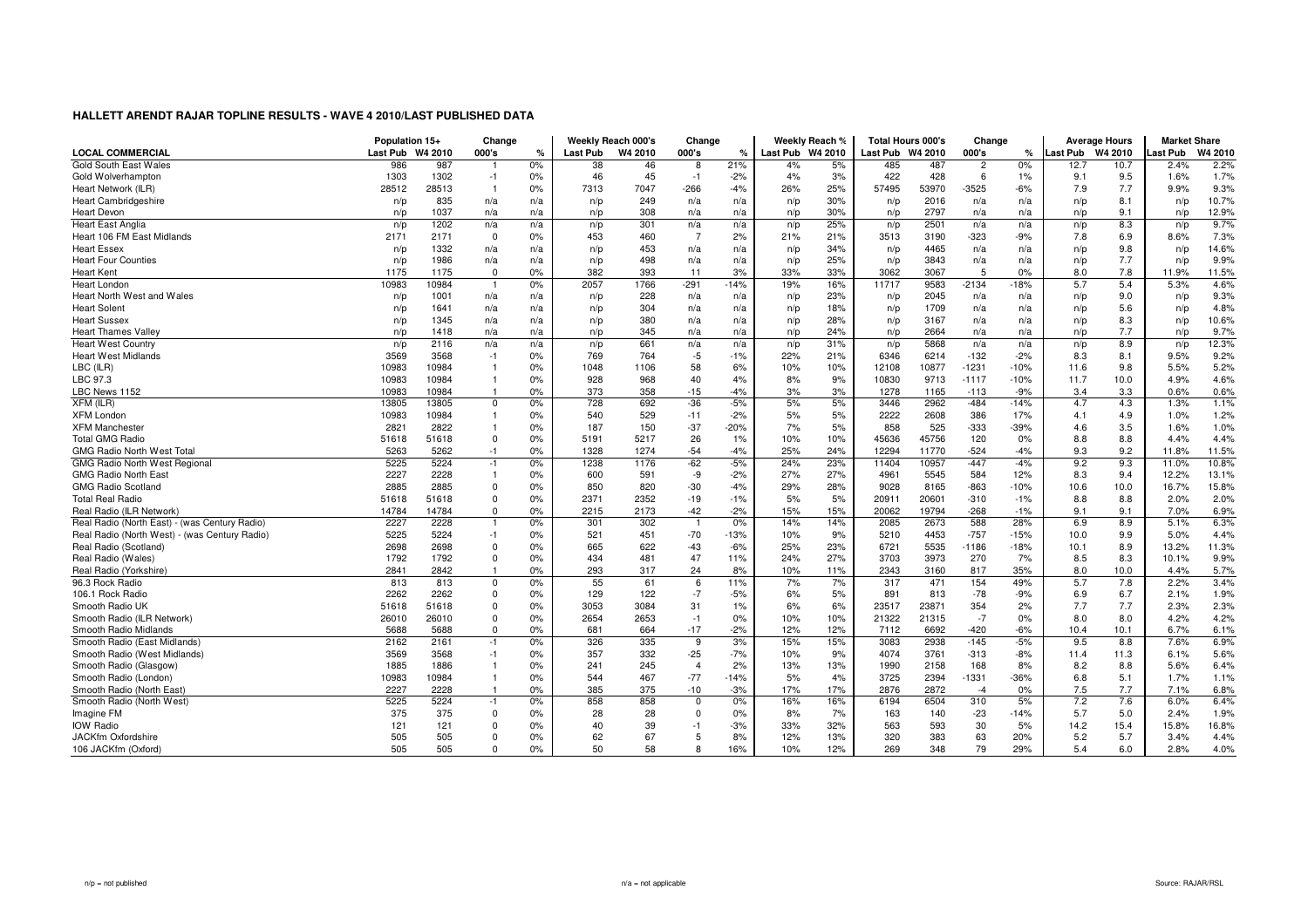|                                         | Population 15+   |      | Change                  |       | Weekly Reach 000's |         | Change         |        |                  | Weekly Reach % | <b>Total Hours 000's</b> |      | Change |               | <b>Average Hours</b> |      | <b>Market Share</b> |         |
|-----------------------------------------|------------------|------|-------------------------|-------|--------------------|---------|----------------|--------|------------------|----------------|--------------------------|------|--------|---------------|----------------------|------|---------------------|---------|
| <b>LOCAL COMMERCIAL</b>                 | Last Pub W4 2010 |      | 000's                   | %     | <b>Last Pub</b>    | W4 2010 | 000's          | %      | Last Pub W4 2010 |                | Last Pub W4 2010         |      | 000's  | $\frac{9}{6}$ | Last Pub W4 2010     |      | Last Pub            | W4 2010 |
| Glide FM 1079 (was Oxford's FM107.9)    | 505              | 505  | $\mathbf 0$             | 0%    | 15                 | 13      | $-2$           | $-13%$ | 3%               | 3%             | 51                       | 35   | $-16$  | $-31%$        | 3.5                  | 2.6  | 0.5%                | 0.4%    |
| 106 JACKfm/Star Radio (Bristol)         | 595              | 595  | $\mathbf 0$             | 0%    | 73                 | 84      | 11             | 15%    | 12%              | 14%            | 444                      | 591  | 147    | 33%           | 6.1                  | 7.0  | 3.5%                | 4.5%    |
| 106 JACKfm (Bristol) (was Original 106) | 595              | 595  | $\mathbf 0$             | 0%    | 72                 | 86      | 14             | 19%    | 12%              | 14%            | 402                      | 587  | 185    | 46%           | 5.6                  | 6.8  | 3.0%                | 4.3%    |
| Star Radio (Bristol)                    | 462              | 462  | $\mathbf{0}$            | 0%    | 34                 | 31      | -3             | $-9%$  | 7%               | 7%             | 154                      | 174  | 20     | 13%           | 4.5                  | 5.6  | 1.6%                | 1.7%    |
| Kingdom FM                              | 286              | 286  | $\mathbf{0}$            | 0%    | 72                 | 71      | $-1$           | $-1%$  | 25%              | 25%            | 603                      | 535  | $-68$  | $-11%$        | 8.4                  | 7.6  | 10.9%               | 10.2%   |
| kmfm Group                              | 1000             | 1029 | 29                      | 3%    | 152                | 178     | 26             | 17%    | 15%              | 17%            | 1350                     | 1454 | 104    | 8%            | 8.9                  | 8.2  | 5.7%                | 6.1%    |
| kmfm East                               | 476              | 506  | 30                      | 6%    | 89                 | 104     | 15             | 17%    | 19%              | 21%            | 939                      | 1033 | 94     | 10%           | 10.5                 | 9.9  | 8.2%                | 8.5%    |
| kmfm West                               | 523              | 523  | $\mathbf{0}$            | 0%    | 62                 | 74      | 12             | 19%    | 12%              | 14%            | 268                      | 422  | 154    | 57%           | 4.4                  | 5.7  | 2.3%                | 3.6%    |
| Lincs FM Group                          | 2685             | 2701 | 16                      | 1%    | 606                | 672     | 66             | 11%    | 23%              | 25%            | 6506                     | 7348 | 842    | 13%           | 10.7                 | 10.9 | 11.9%               | 12.7%   |
| Lincs FM 102.2                          | 910              | 911  | $\overline{1}$          | 0%    | 293                | 317     | 24             | 8%     | 32%              | 35%            | 3749                     | 4233 | 484    | 13%           | 12.8                 | 13.3 | 19.2%               | 21.4%   |
| Oak FM                                  | 314              | 314  | $\mathbf 0$             | 0%    | 28                 | 36      | 8              | 29%    | 9%               | 12%            | 135                      | 200  | 65     | 48%           | 4.8                  | 5.5  | 2.2%                | 3.2%    |
| Lincs FM Group Yorkshire                | 1476             | 1492 | 16                      | 1%    | 303                | 307     | $\overline{4}$ | 1%     | 21%              | 21%            | 2816                     | 2651 | $-165$ | $-6%$         | 9.3                  | 8.6  | 9.6%                | 8.9%    |
| Dearne FM                               | 229              | 229  | $\mathbf{0}$            | 0%    | 47                 | 54      | $\overline{7}$ | 15%    | 21%              | 23%            | 342                      | 439  | 97     | 28%           | 7.2                  | 8.2  | 8.3%                | 10.1%   |
| <b>KCFM 99.8</b>                        | 430              | 445  | 15                      | 3%    | 71                 | 70      | $-1$           | $-1%$  | 16%              | 16%            | 681                      | 678  | -3     | 0%            | 9.6                  | 9.7  | 6.9%                | 6.9%    |
| <b>Ridings FM</b>                       | 294              | 294  | $\mathbf 0$             | 0%    | 38                 | 40      | $\overline{c}$ | 5%     | 13%              | 14%            | 288                      | 252  | $-36$  | $-13%$        | 7.6                  | 6.2  | 5.7%                | 4.7%    |
| <b>Rother FM</b>                        | 207              | 207  | $\Omega$                | 0%    | 37                 | 38      |                | 3%     | 18%              | 18%            | 356                      | 291  | $-65$  | $-18%$        | 9.7                  | 7.7  | 9.0%                | 7.2%    |
| Trax FM                                 | 365              | 365  | $\mathbf{0}$            | 0%    | 111                | 106     | $-5$           | $-5%$  | 30%              | 29%            | 1149                     | 991  | $-158$ | $-14%$        | 10.4                 | 9.3  | 16.0%               | 13.7%   |
| The Local Radio Company Group Total     | 1986             | 1985 | $-1$                    | 0%    | 521                | 538     | 17             | 3%     | 26%              | 27%            | 4068                     | 4288 | 220    | 5%            | 7.8                  | 8.0  | 10.3%               | 10.9%   |
| 2BR                                     | 194              | 194  | $\mathbf 0$             | 0%    | 68                 | 64      | $-4$           | $-6%$  | 35%              | 33%            | 471                      | 460  | $-11$  | $-2%$         | 6.9                  | 7.2  | 13.8%               | 13.3%   |
| Minster FM                              | 305              | 305  | $\mathbf{0}$            | 0%    | 84                 | 87      | 3              | 4%     | 28%              | 29%            | 506                      | 501  | $-5$   | $-1%$         | 6.0                  | 5.7  | 7.8%                | 7.8%    |
| <b>Mix 96</b>                           | 123              | 124  |                         | 1%    | 44                 | 45      | $\mathbf{1}$   | 2%     | 36%              | 37%            | 294                      | 329  | 35     | 12%           | 6.7                  | 7.3  | 11.4%               | 12.9%   |
| Spire FM                                | 114              | 114  | $\mathbf 0$             | 0%    | 42                 | 43      | $\overline{1}$ | 2%     | 37%              | 38%            | 456                      | 421  | $-35$  | $-8%$         | 10.7                 | 9.9  | 17.4%               | 16.4%   |
| Spirit FM                               | 212              | 211  | $-1$                    | 0%    | 54                 | 53      | $-1$           | $-2%$  | 26%              | 25%            | 491                      | 502  | 11     | 2%            | 9.1                  | 9.5  | 11.4%               | 11.4%   |
| <b>Star North East</b>                  | 381              | 380  | $-1$                    | 0%    | 37                 | 40      | 3              | 8%     | 10%              | 11%            | 275                      | 372  | 97     | 35%           | 7.4                  | 9.2  | 3.9%                | 5.2%    |
| Star NE - North (was Durham FM)         | 210              | 210  | $\mathbf 0$             | 0%    | 18                 | 19      | $\overline{1}$ | 6%     | 9%               | 9%             | 126                      | 201  | 75     | 60%           | 6.9                  | 10.5 | 3.3%                | 5.3%    |
| Star NE - South (was Alpha 103.2)       | 170              | 170  | $\overline{\mathbf{0}}$ | 0%    | 19                 | 21      | $\overline{2}$ | 11%    | 11%              | 12%            | 149                      | 170  | 21     | 14%           | 7.9                  | 8.0  | 4.5%                | 5.0%    |
| 97.2 Stray FM                           | 147              | 148  | $\overline{1}$          | 1%    | 44                 | 48      | $\overline{4}$ | 9%     | 30%              | 33%            | 261                      | 314  | 53     | 20%           | 5.9                  | 6.5  | 9.4%                | 11.5%   |
| Sun FM                                  | 271              | 271  | $\Omega$                | 0%    | 64                 | 71      | $\overline{7}$ | 11%    | 24%              | 26%            | 529                      | 641  | 112    | 21%           | 8.3                  | 9.1  | 11.2%               | 13.6%   |
| <b>Wessex FM</b>                        | 121              | 121  | $\Omega$                | 0%    | 39                 | 42      | 3              | 8%     | 32%              | 35%            | 330                      | 342  | 12     | 4%            | 8.4                  | 8.2  | 12.3%               | 12.9%   |
| Yorkshire Coast Radio                   | 118              | 118  | $\mathbf{0}$            | 0%    | 43                 | 45      | $\overline{2}$ | 5%     | 37%              | 38%            | 454                      | 406  | $-48$  | $-11%$        | 10.5                 | 9.1  | 16.6%               | 15.3%   |
| Radio Mansfield 103.2                   | 156              | 156  | $\mathbf 0$             | 0%    | 35                 | 38      | 3              | 9%     | 23%              | 25%            | 306                      | 344  | 38     | 12%           | 8.7                  | 9.0  | 10.3%               | 11.1%   |
| Manx Radio                              | 67               | 68   |                         | $1\%$ | 38                 | 36      | $-2$           | $-5%$  | 56%              | 53%            | 468                      | 460  | -8     | $-2%$         | 12.4                 | 12.8 | 30.7%               | 29.6%   |
| Midwest Radio                           | 197              | 197  | $\mathbf 0$             | 0%    | 33                 | 36      | 3              | 9%     | 17%              | 18%            | 366                      | 484  | 118    | 32%           | 11.2                 | 13.6 | 8.0%                | 11.0%   |
| Northern Media Group                    | 573              | 573  | $\mathbf{0}$            | 0%    | 146                | 143     | -3             | $-2%$  | 26%              | 25%            | 1308                     | 1097 | $-211$ | $-16%$        | 8.9                  | 7.7  | 11.5%               | 9.8%    |
| Five FM                                 | 82               | 82   | $\Omega$                | 0%    | 22                 | 23      | $\overline{1}$ | 5%     | 27%              | 28%            | 187                      | 190  | 3      | 2%            | 8.3                  | 8.1  | 11.9%               | 11.9%   |
| Q102.9FM/Q97.2FM/Q101.2FM               | 296              | 296  | $\overline{0}$          | 0%    | 90                 | 87      | -3             | $-3%$  | 30%              | 29%            | 879                      | 679  | $-200$ | $-23%$        | 9.8                  | 7.9  | 14.6%               | 11.4%   |
| Seven FM                                | 146              | 147  |                         | 1%    | 19                 | 17      | $-2$           | $-11%$ | 13%              | 12%            | 109                      | 104  | $-5$   | $-5%$         | 5.8                  | 6.1  | 3.9%                | 3.7%    |
| Six FM                                  | 93               | 94   |                         | 1%    | 16                 | 16      | $\mathbf 0$    | 0%     | 17%              | 17%            | 133                      | 124  | -9     | $-7%$         | 8.5                  | 7.6  | 7.1%                | 7.0%    |
| Original 106 (Aberdeen)                 | 313              | 312  | $-1$                    | 0%    | 39                 | 42      | 3              | 8%     | 13%              | 14%            | 225                      | 238  | 13     | 6%            | 5.7                  | 5.6  | 3.9%                | 4.0%    |
| <b>Total Orion Midlands</b>             | 5868             | 5866 | $-2$                    | 0%    | 1305               | 1322    | 17             | 1%     | 22%              | 23%            | 9862                     | 9801 | $-61$  | $-1%$         | 7.6                  | 7.4  | 8.9%                | 8.6%    |
| Orion Midlands FM                       | n/p              | 5866 | n/a                     | n/a   | n/p                | 1249    | n/a            | n/a    | n/p              | 21%            | n/p                      | 8940 | n/a    | n/a           | n/p                  | 7.2  | n/p                 | 7.8%    |
| Heart 106 FM East Midlands              | 2171             | 2171 | $\overline{0}$          | 0%    | 453                | 460     | $\overline{7}$ | 2%     | 21%              | 21%            | 3513                     | 3190 | $-323$ | -9%           | 7.8                  | 6.9  | 8.6%                | 7.3%    |
| Orion West Midlands                     | 3788             | 3788 | $\mathbf 0$             | 0%    | 858                | 866     | 8              | 1%     | 23%              | 23%            | 6349                     | 6611 | 262    | 4%            | 7.4                  | 7.6  | 8.9%                | 9.1%    |
| Orion West Midlands FM                  | 3788             | 3788 | $\mathbf 0$             | 0%    | 773                | 793     | 20             | 3%     | 20%              | 21%            | 5410                     | 5749 | 339    | 6%            | 7.0                  | 7.2  | 7.5%                | 7.9%    |
| Beacon Radio                            | 1303             | 1302 | $-1$                    | 0%    | 231                | 257     | 26             | 11%    | 18%              | 20%            | 1633                     | 1915 | 282    | 17%           | 7.1                  | 7.4  | 6.2%                | 7.5%    |
| 96.4 BRMB                               | 2067             | 2066 | $-1$                    | $0\%$ | 334                | 324     | $-10$          | $-3%$  | 16%              | 16%            | 1880                     | 1752 | $-128$ | $-7%$         | 5.6                  | 5.4  | 5.1%                | 4.7%    |
| Mercia                                  | 659              | 658  | $-1$                    | 0%    | 145                | 143     | $-2$           | $-1%$  | 22%              | 22%            | 1083                     | 1217 | 134    | 12%           | 7.5                  | 8.5  | 8.6%                | 9.0%    |
| Wyvern FM                               | 498              | 498  | $\Omega$                | 0%    | 103                | 112     | -9             | 9%     | 21%              | 23%            | 794                      | 800  | 6      | 1%            | 7.7                  | 7.1  | 8.0%                | 8.1%    |
| Gold Birmingham                         | 2067             | 2066 | $-1$                    | 0%    | 72                 | 53      | $-19$          | $-26%$ | 3%               | 3%             | 456                      | 391  | $-65$  | $-14%$        | 6.4                  | 7.3  | 1.2%                | 1.0%    |
| <b>Gold Coventry</b>                    | 659              | 658  | $-1$                    | 0%    | 23                 | 21      | $-2$           | $-9%$  | 4%               | 3%             | 275                      | 256  | $-19$  | $-7%$         | 11.7                 | 12.1 | 2.2%                | 1.9%    |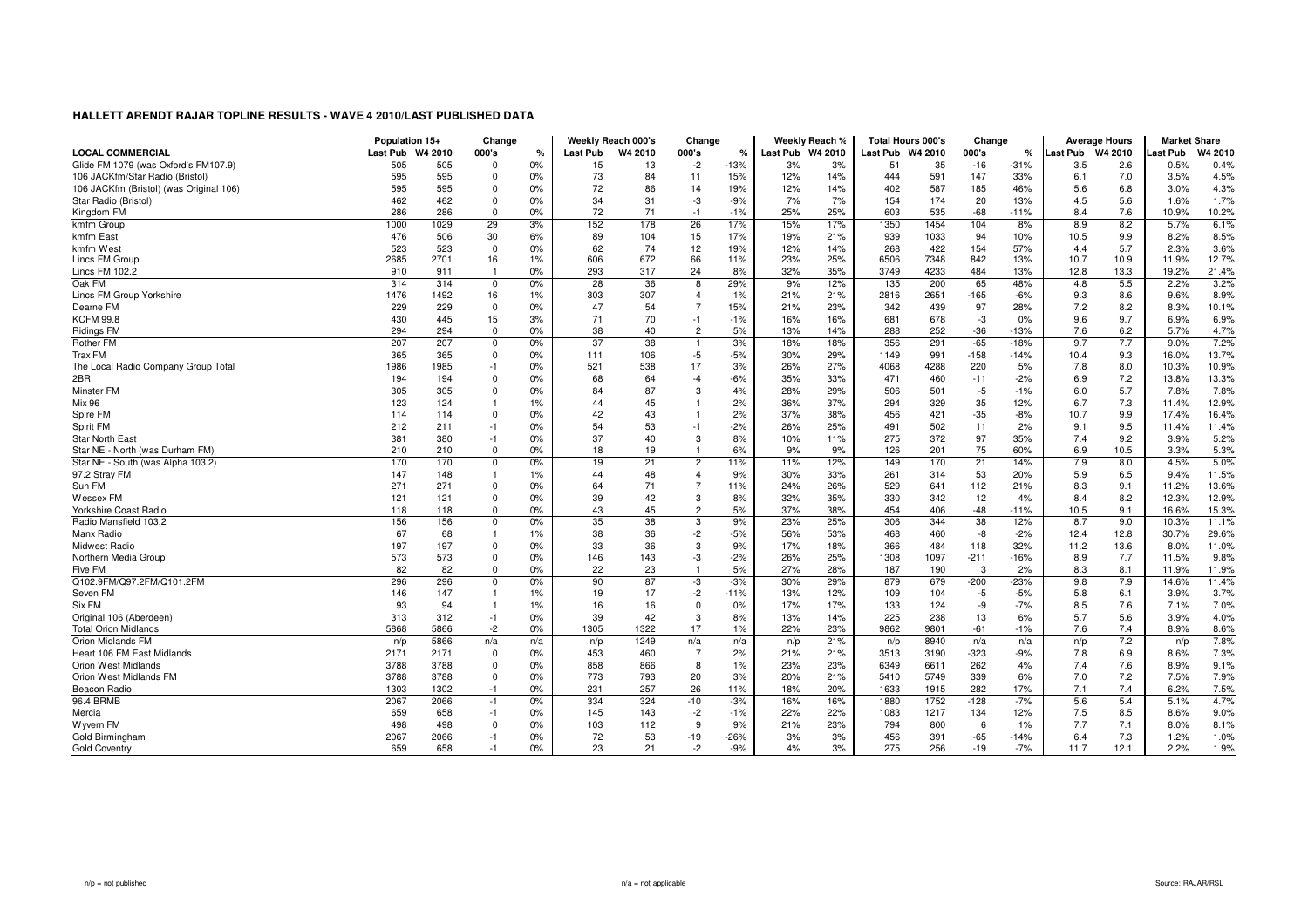|                                                      | Population 15+   |       | Change         |       | Weekly Reach 000's |         | Change         |        |                  | Weekly Reach %  | <b>Total Hours 000's</b> |      | Change         |               |                  | <b>Average Hours</b> | <b>Market Share</b> |         |
|------------------------------------------------------|------------------|-------|----------------|-------|--------------------|---------|----------------|--------|------------------|-----------------|--------------------------|------|----------------|---------------|------------------|----------------------|---------------------|---------|
| <b>LOCAL COMMERCIAL</b>                              | Last Pub W4 2010 |       | 000's          | %     | <b>Last Pub</b>    | W4 2010 | 000's          | ℀      | Last Pub W4 2010 |                 | Last Pub W4 2010         |      | 000's          | $\frac{9}{6}$ | Last Pub W4 2010 |                      | <b>Last Pub</b>     | W4 2010 |
| Gold Wolverhampton                                   | 1303             | 1302  | $-1$           | $0\%$ | 46                 | 45      | $-1$           | $-2%$  | 4%               | 3%              | 422                      | 428  | 6              | $1\%$         | 9.1              | 9.5                  | 1.6%                | 1.7%    |
| Premier Christian Radio                              | 10983            | 10984 | $\overline{1}$ | 0%    | 213                | 164     | $-49$          | $-23%$ | 2%               | 1%              | 2405                     | 1833 | $-572$         | $-24%$        | 11.3             | 11.2                 | 1.1%                | 0.9%    |
| 107.4 The Quav                                       | 380              | 380   | $\mathbf 0$    | 0%    | 43                 | 34      | -9             | $-21%$ | 11%              | 9%              | 270                      | 222  | $-48$          | $-18%$        | 6.3              | 6.5                  | 3.1%                | 2.5%    |
| Reading 107 FM                                       | 226              | 227   |                | 0%    | 19                 | 23      | $\overline{4}$ | 21%    | 9%               | 10%             | 124                      | 168  | 44             | 35%           | 6.4              | 7.2                  | 3.4%                | 4.6%    |
| 96.2 The Revolution                                  | 510              | 511   | $\overline{1}$ | 0%    | 39                 | 22      | $-17$          | $-44%$ | 8%               | 4%              | 395                      | 186  | $-209$         | $-53%$        | 10.1             | 8.3                  | 3.9%                | 2.0%    |
| Southwest Local Radio Group (Palm & Exeter FM)       | 532              | 532   | $\mathbf 0$    | 0%    | 62                 | 67      | 5              | 8%     | 12%              | 13%             | 505                      | 527  | 22             | 4%            | 8.2              | 7.9                  | 4.4%                | 4.6%    |
| Exeter FM                                            | 304              | 304   | $\Omega$       | $0\%$ | 26                 | 30      | $\overline{4}$ | 15%    | 9%               | 10%             | 164                      | 194  | 30             | 18%           | 6.3              | 6.6                  | 2.4%                | 2.8%    |
| Palm FM                                              | 228              | 228   | $\Omega$       | 0%    | 36                 | 37      | $\overline{1}$ | 3%     | 16%              | 16%             | 340                      | 333  | $-7$           | $-2%$         | 9.5              | 8.9                  | 7.1%                | 7.2%    |
| 107.5 Sovereign Radio                                | 151              | 151   | $\mathbf{0}$   | 0%    | 29                 | 26      | -3             | $-10%$ | 19%              | 17%             | 167                      | 143  | $-24$          | $-14%$        | 5.7              | 5.4                  | 4.8%                | 4.1%    |
| The Sunrise Group                                    | 51618            | 51618 | $\mathbf{0}$   | 0%    | 579                | 586     | $\overline{7}$ | 1%     | 1%               | 1%              | 4378                     | 4877 | 499            | 11%           | 7.6              | 8.3                  | 0.4%                | 0.5%    |
| Buzz Asia 963 & 972AM                                | 10984            | 10984 | $\mathbf 0$    | 0%    | 107                | 113     | 6              | 6%     | 1%               | 1%              | 429                      | 548  | 119            | 28%           | 4.0              | 4.9                  | 0.2%                | 0.3%    |
| Kismat Radio 1035 (Greater London)                   | 10983            | 10984 | $\overline{1}$ | 0%    | 131                | 164     | 33             | 25%    | 1%               | 1%              | 1143                     | 907  | $-236$         | $-21%$        | 8.7              | 5.5                  | 0.5%                | 0.4%    |
| Sunrise Radio (Greater London)                       | 10983            | 10984 |                | 0%    | 372                | 371     | $-1$           | 0%     | 3%               | 3%              | 2668                     | 3033 | 365            | 14%           | 7.2              | 8.2                  | 1.2%                | 1.4%    |
| Sunrise Radio National                               | 51618            | 51618 | $\mathbf 0$    | 0%    | 506                | 481     | $-25$          | $-5%$  | 1%               | 1%              | 3316                     | 3500 | 184            | 6%            | 6.6              | 7.3                  | 0.3%                | 0.3%    |
| Time FM 106.6                                        | 284              | 284   | $\mathbf{0}$   | 0%    | 19                 | 19      | $\mathbf{0}$   | 0%     | 7%               | 7%              | 120                      | 166  | 46             | 38%           | 6.2              | 8.6                  | 2.4%                | 3.1%    |
| <b>Tindle Radio Group</b>                            | 1364             | 1363  | $-1$           | 0%    | 330                | 338     | 8              | 2%     | 24%              | 25%             | 3389                     | 3409 | 20             | $1\%$         | 10.3             | 10.1                 | 11.5%               | 11.5%   |
| Kestrel FM (North and South)                         | 231              | 230   | $-1$           | 0%    | 53                 | 54      | $\overline{1}$ | 2%     | 23%              | 24%             | 448                      | 480  | 32             | 7%            | 8.4              | 8.8                  | 8.5%                | 9.4%    |
| <b>Kestrel FM</b>                                    | 137              | 136   | $-1$           | $-1%$ | 34                 | 35      | $\mathbf{1}$   | 3%     | 25%              | 26%             | 296                      | 347  | 51             | 17%           | 8.7              | 9.8                  | 9.0%                | 10.7%   |
| KESTREL FM - was Delta Radio                         | 94               | 94    | $\mathbf 0$    | 0%    | 19                 | 19      | $\mathbf 0$    | 0%     | 20%              | 20%             | 152                      | 133  | $-19$          | $-13%$        | 7.9              | 7.0                  | 7.6%                | 7.1%    |
| Tindle Radio Anglia                                  | 1005             | 1005  | $\mathbf 0$    | 0%    | 210                | 214     | $\overline{4}$ | 2%     | 21%              | 21%             | 2131                     | 2132 | $\overline{1}$ | 0%            | 10.1             | 10.0                 | 9.8%                | 9.7%    |
| THE BEACH                                            | 186              | 186   | $\Omega$       | 0%    | 51                 | 55      | $\overline{4}$ | 8%     | 28%              | 30%             | 560                      | 546  | $-14$          | $-3%$         | 10.9             | 9.9                  | 14.7%               | 14.8%   |
| Dream 100                                            | 143              | 142   | $-1$           | $-1%$ | 49                 | 49      | $\mathbf 0$    | 0%     | 34%              | 34%             | 687                      | 729  | 42             | 6%            | 14.1             | 15.0                 | 19.0%               | 20.0%   |
| North Norfolk Radio                                  | 92               | 93    | $\overline{1}$ | 1%    | 23                 | 21      | $-2$           | $-9%$  | 25%              | 23%             | 244                      | 221  | $-23$          | $-9%$         | 10.5             | 10.4                 | 12.0%               | 10.9%   |
| Radio NORWICH 99.9                                   | 329              | 329   | $\mathbf{0}$   | 0%    | 53                 | 51      | $-2$           | $-4%$  | 16%              | 16%             | 371                      | 330  | $-41$          | $-11%$        | 7.0              | 6.4                  | 5.2%                | 4.5%    |
| Town 102 FM                                          | 277              | 278   | $\overline{1}$ | 0%    | 34                 | 38      | $\overline{4}$ | 12%    | 12%              | 13%             | 268                      | 308  | 40             | 15%           | 7.9              | 8.2                  | 4.7%                | 5.2%    |
| Channel 103 FM                                       | 75               | 76    | 1              | 1%    | 41                 | 43      | $\overline{2}$ | 5%     | 54%              | 57%             | 463                      | 461  | $-2$           | 0%            | 11.3             | 10.7                 | 31.0%               | 31.0%   |
| Island FM 104.7                                      | 52               | 52    | $\mathbf{0}$   | 0%    | 26                 | 27      | $\overline{1}$ | 4%     | 51%              | 52%             | 348                      | 336  | $-12$          | $-3%$         | 13.2             | 12.4                 | 35.0%               | 32.6%   |
| <b>Total Touch Radio Network</b>                     | 897              | 981   | 84             | 9%    | 122                | 138     | 16             | 13%    | 14%              | 14%             | 959                      | 1119 | 160            | 17%           | 7.9              | 8.1                  | 5.3%                | 5.6%    |
| 107.6 Banbury Sound                                  | 84               | 84    | $\mathbf 0$    | 0%    | 18                 | 17      | $-1$           | $-6%$  | 21%              | 20%             | 196                      | 177  | $-19$          | $-10%$        | 11.1             | 10.6                 | 10.4%               | 9.9%    |
| Rugby FM                                             | 71               | 71    | $\mathbf{0}$   | 0%    | 20                 | 20      | $\mathbf{0}$   | 0%     | 28%              | 29%             | 202                      | 211  | 9              | 4%            | 10.2             | 10.3                 | 13.4%               | 14.1%   |
| <b>Touchradio Staffs</b>                             | 250              | 249   | $-1$           | 0%    | 34                 | 30      | $-4$           | $-12%$ | 14%              | 12%             | 338                      | 283  | $-55$          | $-16%$        | 9.8              | 9.5                  | 7.0%                | 5.6%    |
| 96.2FM Touchradio - Coventry                         | 288              | 288   | $\mathbf 0$    | 0%    | 27                 | 29      | $\overline{c}$ | 7%     | 9%               | 10%             | 120                      | 173  | 53             | 44%           | 4.5              | 5.9                  | 2.4%                | 3.4%    |
| 102FM Touchradio - Warks, Worcs, Cotswolds           | 288              | 288   | $\Omega$       | 0%    | 34                 | 34      | $\overline{0}$ | 0%     | 12%              | 12%             | 252                      | 224  | $-28$          | $-11%$        | 7.3              | 6.6                  | 3.8%                | 3.5%    |
| 107.3 Touchradio - Warwick                           | 133              | 133   | $\mathbf 0$    | 0%    | 9                  | 10      | $\overline{1}$ | 11%    | 7%               | 8%              | 47                       | 52   | 5              | 11%           | 5.0              | 5.1                  | 1.8%                | 1.9%    |
| Total Town and Country Broadcasting                  | 51618            | 51618 | $\Omega$       | 0%    | 486                | 482     | $-4$           | $-1%$  | 1%               | 1%              | 2821                     | 2751 | $-70$          | $-2%$         | 5.8              | 5.7                  | 0.3%                | 0.3%    |
| NME Radio                                            | 51618            | 51618 | $\Omega$       | 0%    | 257                | 235     | $-22$          | $-9%$  | $*$ %            | $\overline{\ }$ | 1028                     | 684  | $-344$         | $-33%$        | 4.0              | 2.9                  | 0.1%                | 0.1%    |
| Town and Country Broadcasting (South and West Wales) | 1585             | 1585  | $\mathbf{0}$   | 0%    | 258                | 257     | $-1$           | 0%     | 16%              | 16%             | 2039                     | 1987 | $-52$          | $-3%$         | 7.9              | 7.7                  | 6.3%                | 5.9%    |
| 102.1 Bay Radio                                      | 457              | 458   | $\overline{1}$ | 0%    | 35                 | 36      | $\overline{1}$ | 3%     | 8%               | 8%              | 234                      | 234  | $\mathbf 0$    | 0%            | 6.6              | 6.5                  | 2.5%                | 2.4%    |
| 106.3 Bridge FM                                      | 124              | 123   | $-1$           | $-1%$ | 35                 | 36      | $\overline{1}$ | 3%     | 28%              | 29%             | 244                      | 277  | 33             | 14%           | 7.0              | 7.7                  | 9.2%                | 10.3%   |
| 97.1 Radio Carmarthenshire                           | 128              | 128   | $\mathbf 0$    | 0%    | 40                 | 41      | $\overline{1}$ | 3%     | 31%              | 32%             | 317                      | 350  | 33             | 10%           | 7.9              | 8.6                  | 12.0%               | 13.1%   |
| Nation Radio                                         | 1409             | 1410  | $\overline{1}$ | 0%    | 145                | 136     | -9             | $-6%$  | 10%              | 10%             | 897                      | 806  | $-91$          | $-10%$        | 6.2              | 5.9                  | 3.1%                | 2.5%    |
| 102.5 Radio Pembrokeshire                            | 94               | 94    | $\Omega$       | 0%    | 40                 | 39      | $-1$           | $-3%$  | 43%              | 42%             | 408                      | 405  | -3             | $-1%$         | 10.2             | 10.4                 | 22.4%               | 21.2%   |
| <b>Total UKRD</b>                                    | 1446             |       | $\mathbf{0}$   | 0%    | 377                | 392     |                | 4%     |                  | 27%             |                          | 3814 |                |               | 9.7              | 9.7                  |                     | 11.9%   |
|                                                      |                  | 1446  |                |       |                    |         | 15             |        | 26%              |                 | 3662                     | 1558 | 152            | 4%            |                  |                      | 11.3%               |         |
| Pirate FM                                            | 482              | 483   |                | 0%    | 149                | 148     | $-1$           | $-1%$  | 31%              | 31%             | 1582                     |      | $-24$          | $-2%$         | 10.6             | 10.5                 | 14.0%               | 13.9%   |
| The County Sound Radio Network                       | 541              | 541   | $\mathbf{0}$   | 0%    | 165                | 163     | $-2$           | $-1%$  | 31%              | 30%             | 1338                     | 1536 | 198            | 15%           | 8.1              | 9.4                  | 11.5%               | 13.0%   |
| County Sound 1566                                    | 541              | 541   | $\mathbf 0$    | 0%    | 11                 | 10      | $-1$           | $-9%$  | 2%               | 2%              | 39                       | 51   | 12             | 31%           | 3.4              | 4.9                  | 0.3%                | 0.4%    |
| 96.4 Eagle Radio                                     | 541              | 541   | $\Omega$       | 0%    | 158                | 157     | $-1$           | $-1%$  | 29%              | 29%             | 1300                     | 1485 | 185            | 14%           | 8.2              | 9.5                  | 11.1%               | 12.6%   |
| <b>Total UKRD East</b>                               | 421              | 421   | $\Omega$       | $0\%$ | 67                 | 86      | 19             | 28%    | 16%              | 20%             | 583                      | 703  | 120            | 21%           | 8.6              | 8.2                  | 6.3%                | 7.3%    |
| <b>KL.FM 96.7</b>                                    | 152              | 152   | $\Omega$       | 0%    | 46                 | 47      | $\overline{1}$ | 2%     | 30%              | 31%             | 549                      | 497  | $-52$          | $-9%$         | 11.9             | 10.6                 | 16.2%               | 14.8%   |
| Star Radio in Cambridge                              | 271              | 271   | $\mathbf 0$    | 0%    | 24                 | 28      | $\overline{4}$ | 17%    | 9%               | 10%             | 126                      | 201  | 75             | 60%           | 5.3              | 7.3                  | 2.3%                | 3.4%    |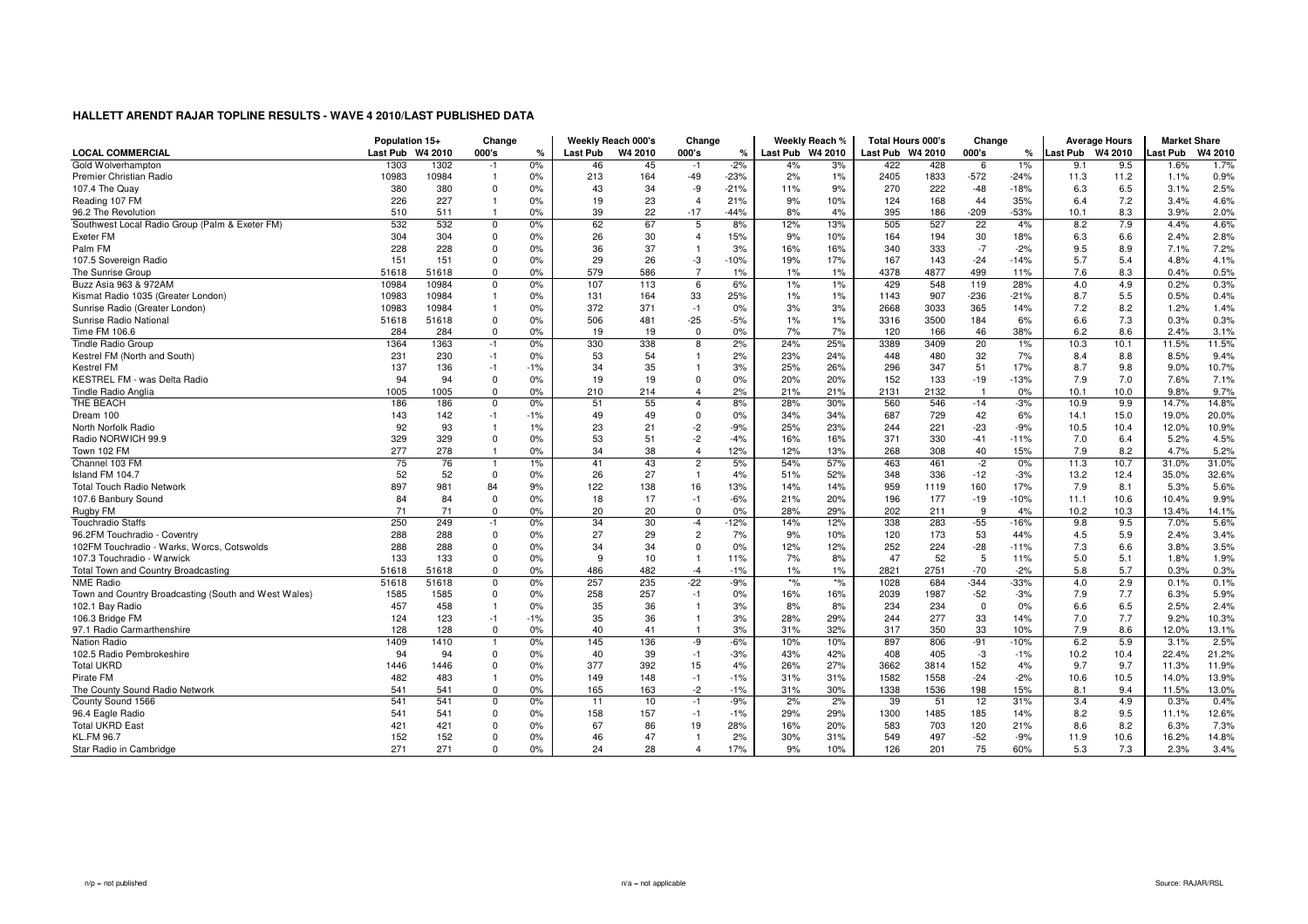|                                      | Population 15+   |       | Change |       |          | Weekly Reach 000's | Change         |        |                  | Weekly Reach % |                  | <b>Total Hours 000's</b> | Change |               |                  | <b>Average Hours</b> | <b>Market Share</b> |                |
|--------------------------------------|------------------|-------|--------|-------|----------|--------------------|----------------|--------|------------------|----------------|------------------|--------------------------|--------|---------------|------------------|----------------------|---------------------|----------------|
| <b>LOCAL COMMERCIAL</b>              | Last Pub W4 2010 |       | 000's  | $\%$  | Last Pub | W4 2010            | 000's          |        | Last Pub W4 2010 |                | Last Pub W4 2010 |                          | 000's  | $\frac{1}{c}$ | Last Pub W4 2010 |                      | <b>Last Pub</b>     | <b>W4 2010</b> |
| UTV Radio (inc. talkSPORT)           | 51618            | 51618 |        | 0%    | 3902     | 4174               | 272            | 7%     | 8%               | 8%             | 31421            | 34937                    | 3516   | 11%           | 8.1              | 8.4                  | 3.0%                | 3.3%           |
| UTV Radio (excl. talkSPORT)          | 6096             | 6096  |        | 0%    | 1273     | 1308               | 35             | 3%     | 21%              | 21%            | 11950            | 12249                    | 299    | 3%            | 9.4              | 9.4                  | 9.9%                | 9.9%           |
| 107.6 Juice FM                       | 953              | 954   |        | 0%    | 162      | 164                | $\overline{c}$ | 1%     | 17%              | 17%            | 1426             | 1495                     | 69     |               | 8.8              | 9.1                  | 7.4%                | 7.9%           |
| Peak 107 FM                          |                  | 414   |        | 0%    | 83       | 85                 |                | 2%     | 20%              | 21%            | 943              | 873                      | $-70$  | $-7%$         | 11.4             | 10.3                 | 12.5%               | 11.3%          |
| The Pulse/Pulse 2                    | 853              | 853   |        | 0%    | 161      | 173                | 12             | 7%     | 19%              | 20%            | 1426             | 1402                     | $-24$  | $-2%$         | 8.9              | 8.1                  | 8.8%                | 8.3%           |
| The Pulse                            | 853              | 853   |        | 0%    | 148      | 163                | 15             | 10%    | 17%              | 19%            | 1181             | 1231                     | 50     | 4%            | 8.0              | 7.6                  | 7.3%                | 7.2%           |
| Pulse 2                              | 853              | 853   |        | 0%    | 43       | 41                 | $-2$           | $-5%$  | 5%               | 5%             | 245              | 171                      | $-74$  | $-30%$        | 5.6              | 4.2                  | 1.5%                | 1.0%           |
| Signal One & Signal Two              | 772              | 773   |        | 0%    | 260      | 281                | 21             | 8%     | 34%              | 36%            | 2942             | 3172                     | 230    | 8%            | 11.3             | 11.3                 | 18.7%               | 18.6%          |
| Signal One                           | 772              | 773   |        | 0%    | 244      | 264                | 20             | 8%     | 32%              | 34%            | 2455             | 2664                     | 209    | 9%            | 10.1             | 10.1                 | 15.6%               | 15.7%          |
| Signal Two                           | 772              | 773   |        | 0%    | 56       | 63                 |                | 13%    | 7%               | 8%             | 487              | 508                      | 21     | 4%            | 8.7              | 8.1                  | 3.1%                | 3.0%           |
| Total Swansea Sound/96.4 FM The Wave | 457              | 458   |        | 0%    | 168      | 179                | 11             | 7%     | 37%              | 39%            | 1357             | 1585                     | 228    | 17%           | 8.1              | 8.8                  | 14.7%               | 16.0%          |
| 96.4 FM The Wave                     | 457              | 458   |        | 0%    | 131      | 139                |                | 6%     | 29%              | 30%            | 852              | 880                      | 28     | 3%            | 6.5              | 6.3                  | 9.2%                | 8.9%           |
| Swansea Sound - 1170 MW              | 457              | 458   |        | 0%    | 70       | 72                 |                | 3%     | 15%              | 16%            | 505              | 704                      | 199    | 39%           | 7.2              | 9.8                  | 5.5%                | 7.1%           |
| U105                                 | 859              | 860   |        | 0%    | 133      | 140                |                | 5%     | 16%              | 16%            | 1338             | 1054                     | $-284$ | $-21%$        | 10.0             | 7.5                  | 7.5%                | 5.9%           |
| Radio Wave 96.5 FM                   | 240              | 240   |        | 0%    | 76       | 78                 | 2              | 3%     | 32%              | 33%            | 813              | 817                      |        | 0%            | 10.6             | 10.4                 | 15.7%               | 15.9%          |
| 102.4 Wish/107.2 Wire/107.4 Tower FM | 1115             | 1114  |        | 0%    | 182      | 169                | $-13$          | $-7%$  | 16%              | 15%            | 1142             | 1173                     | 31     | 3%            | 6.3              | 6.9                  | 5.3%                | 5.3%           |
| 107.4 Tower FM                       | 430              | 430   |        | 0%    | 47       | 46                 |                | $-2%$  | 11%              | 11%            | 310              | 366                      | 56     | 18%           | 6.6              | 8.0                  | 3.9%                | 4.4%           |
| 107.2 Wire FM                        | 278              | 277   |        | 0%    | 51       | 50                 |                | $-2%$  | 18%              | 18%            | 272              | 297                      | 25     | 9%            | 5.4              | 6.0                  | 4.8%                | 5.0%           |
| 102.4 Wish FM                        | 467              | 467   |        | 0%    | 88       | 76                 | -12            | $-14%$ | 19%              | 16%            | 560              | 510                      | $-50$  | $-9%$         | 6.3              | 6.7                  | 6.0%                | 5.7%           |
| 107.7 The Wolf                       | 431              | 430   |        | 0%    | 38       | 35                 | -3             | $-8%$  | 9%               | 8%             | 327              | 253                      | $-74$  | $-23%$        | 8.6              | 7.2                  | 4.0%                | 3.2%           |
| Wave 102 FM                          | 154              | 153   |        | $-1%$ | 30       | 32                 |                | 7%     | 19%              | 21%            | 193              | 224                      | 31     | 16%           | 6.5              | 7.1                  | 7.0%                | 8.0%           |
| Yorkshire Radio                      | 4479             | 4479  |        | 0%    | 76       | 70                 |                | $-8%$  | 2%               | 2%             | 374              | 262                      | $-112$ | $-30%$        | 4.9              | 3.8                  | 0.4%                | 0.3%           |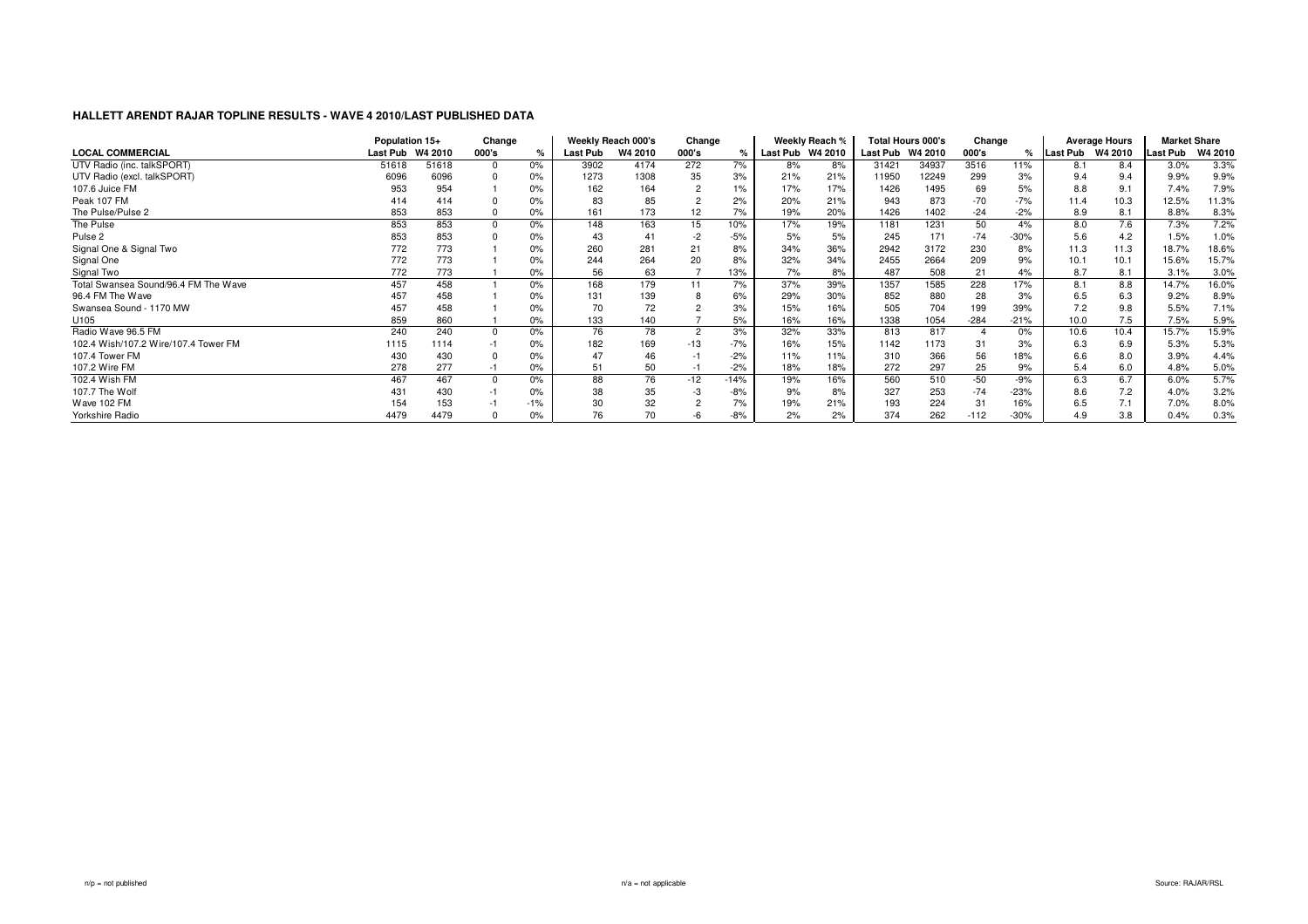|                                      | Population 15+   |       | Change      |    |                 | Weekly Reach 000's | Change         |        |                  | Weekly Reach % |                  | <b>Total Hours 000's</b> | Change  |        |                  | Average Hours | <b>Market Share</b> |         |
|--------------------------------------|------------------|-------|-------------|----|-----------------|--------------------|----------------|--------|------------------|----------------|------------------|--------------------------|---------|--------|------------------|---------------|---------------------|---------|
| <b>LOCAL COMMERCIAL</b>              | Last Pub W4 2010 |       | 000's       | %  | <b>Last Pub</b> | W4 2010            | 000's          | ℀      | Last Pub W4 2010 |                | Last Pub W4 2010 |                          | 000's   | ℀      | Last Pub W4 2010 |               | ast Pub             | W4 2010 |
| <b>BBC Local Radio</b>               | 41651            | 41662 | 11          | 0% | 6962            | 7428               | 466            | 7%     | 17%              | 18%            | 72386            | 68452                    | $-3934$ | $-5%$  | 10.4             | 9.2           | 8.4%                | 8.2%    |
| <b>BBC Radio Berkshire</b>           | 796              | 796   | $\Omega$    | 0% | 146             | 140                | $-6$           | $-4%$  | 18%              | 18%            | 993              | 1086                     | 93      | 9%     | 6.8              | 7.7           | 6.6%                | 7.1%    |
| <b>BBC Radio Bristol</b>             | 893              | 894   |             | 0% | 161             | 154                | $-7$           | $-4%$  | 18%              | 17%            | 1756             | 1725                     | $-31$   | $-2%$  | 10.9             | 11.2          | 8.4%                | 8.2%    |
| <b>BBC Radio Cambridgeshire</b>      | 710              | 710   | $\Omega$    | 0% | 116             | 126                | 10             | 9%     | 16%              | 18%            | 1115             | 1174                     | 59      | 5%     | 9.6              | 9.3           | 7.0%                | 7.2%    |
| <b>BBC Radio Cornwall</b>            | 458              | 458   | $\Omega$    | 0% | 157             | 147                | $-10$          | $-6%$  | 34%              | 32%            | 2172             | 2277                     | 105     | 5%     | 13.9             | 15.4          | 19.7%               | 22.7%   |
| <b>BBC Coventry and Warwickshire</b> | 665              | 666   |             | 0% | 68              | 75                 | $\overline{7}$ | 10%    | 10%              | 11%            | 689              | 728                      | 39      | 6%     | 10.2             | 9.7           | 5.3%                | 5.4%    |
| <b>BBC Radio Cumbria</b>             | 408              | 407   | $-1$        | 0% | 140             | 147                | $\overline{7}$ | 5%     | 34%              | 36%            | 1558             | 1537                     | $-21$   | $-1%$  | 11.1             | 10.5          | 17.3%               | 16.6%   |
| <b>BBC Radio Derby</b>               | 634              | 634   |             | 0% | 169             | 169                | $\mathbf 0$    | 0%     | 27%              | 27%            | 1646             | 1514                     | $-132$  | $-8%$  | 9.7              | 9.0           | 14.0%               | 12.7%   |
| <b>BBC Radio Devon</b>               | 984              | 983   | $-1$        | 0% | 235             | 234                | $-1$           | 0%     | 24%              | 24%            | 2729             | 2631                     | $-98$   | $-4%$  | 11.6             | 11.2          | 13.1%               | 12.9%   |
| <b>BBC Essex</b>                     | 1281             | 1282  |             | 0% | 238             | 246                | 8              | 3%     | 19%              | 19%            | 3033             | 2912                     | $-121$  | $-4%$  | 12.7             | 11.8          | 10.3%               | 9.8%    |
| <b>BBC Radio Gloucestershire</b>     | 483              | 483   | 0           | 0% | 91              | 93                 | $\overline{2}$ | 2%     | 19%              | 19%            | 800              | 884                      | 84      | 11%    | 8.7              | 9.5           | 7.9%                | 8.8%    |
| <b>BBC Hereford &amp; Worcester</b>  | 494              | 494   |             | 0% | 99              | 90                 | -9             | $-9%$  | 20%              | 18%            | 986              | 913                      | $-73$   | $-7%$  | 10.0             | 10.1          | 10.2%               | 9.3%    |
| <b>BBC Radio Humberside</b>          | 768              | 768   |             | 0% | 195             | 206                | 11             | 6%     | 25%              | 27%            | 2145             | 2279                     | 134     | 6%     | 11.0             | 11.1          | 13.2%               | 13.1%   |
| <b>BBC Radio Kent</b>                | 1390             | 1390  | $\Omega$    | 0% | 255             | 255                | $\mathbf 0$    | 0%     | 18%              | 18%            | 3264             | 3187                     | $-77$   | $-2%$  | 12.8             | 12.5          | 10.6%               | 9.9%    |
| <b>BBC Radio Lancashire</b>          | 1183             | 1184  |             | 0% | 239             | 245                | 6              | 3%     | 20%              | 21%            | 1990             | 2341                     | 351     | 18%    | 8.3              | 9.6           | 8.3%                | 10.2%   |
| <b>BBC Radio Leeds</b>               | 1633             | 1633  | $\Omega$    | 0% | 265             | 282                | 17             | 6%     | 16%              | 17%            | 2065             | 1978                     | $-87$   | $-4%$  | 7.8              | 7.0           | 6.7%                | 6.2%    |
| <b>BBC Radio Leicester</b>           | 806              | 805   | $-1$        | 0% | 137             | 172                | 35             | 26%    | 17%              | 21%            | 1315             | 1661                     | 346     | 26%    | 9.6              | 9.7           | 8.6%                | 10.1%   |
| <b>BBC Radio Lincolnshire</b>        | 540              | 541   |             | 0% | 107             | 101                | $-6$           | $-6%$  | 20%              | 19%            | 1947             | 1680                     | $-267$  | $-14%$ | 18.2             | 16.6          | 15.6%               | 14.0%   |
| BBC London 94.9                      | 10983            | 10984 |             | 0% | 560             | 502                | $-58$          | $-10%$ | 5%               | 5%             | 3091             | 2971                     | $-120$  | $-4%$  | 5.5              | 5.9           | 1.4%                | 1.4%    |
| <b>BBC Radio Manchester</b>          | 2128             | 2129  |             | 0% | 220             | 228                | 8              | 4%     | 10%              | 11%            | 1507             | 1573                     | 66      | 4%     | 6.9              | 6.9           | 3.8%                | 4.0%    |
| <b>BBC Radio Merseyside</b>          | 1616             | 1617  | -1          | 0% | 302             | 312                | 10             | 3%     | 19%              | 19%            | 3752             | 4194                     | 442     | 12%    | 12.4             | 13.5          | 11.4%               | 12.7%   |
| <b>BBC Radio Newcastle</b>           | 1419             | 1419  | 0           | 0% | 262             | 263                | $\overline{1}$ | 0%     | 18%              | 19%            | 2292             | 2228                     | $-64$   | $-3%$  | 8.8              | 8.5           | 9.0%                | 8.8%    |
| <b>BBC Radio Norfolk</b>             | 768              | 769   |             | 0% | 193             | 216                | 23             | 12%    | 25%              | 28%            | 2307             | 2364                     | 57      | 2%     | 11.9             | 10.9          | 14.3%               | 14.5%   |
| <b>BBC Radio Northampton</b>         | 481              | 481   |             | 0% | 90              | 87                 | -3             | $-3%$  | 19%              | 18%            | 905              | 917                      | 12      | 1%     | 10.1             | 10.6          | 9.7%                | 9.7%    |
| <b>BBC Radio Nottingham</b>          | 790              | 791   |             | 0% | 185             | 206                | 21             | 11%    | 23%              | 26%            | 1694             | 2215                     | 521     | 31%    | 9.1              | 10.7          | 11.3%               | 13.5%   |
| BBC Oxford 95.2FM                    | 518              | 518   | $\Omega$    | 0% | 69              | 62                 | $-7$           | $-10%$ | 13%              | 12%            | 591              | 541                      | $-50$   | $-8%$  | 8.5              | 8.7           | 6.0%                | 5.9%    |
| <b>BBC Radio Sheffield</b>           | 1261             | 1261  |             | 0% | 236             | 235                | $-1$           | 0%     | 19%              | 19%            | 1883             | 1753                     | $-130$  | $-7%$  | 8.0              | 7.5           | 8.0%                | 7.2%    |
| <b>BBC Radio Shropshire</b>          | 379              | 379   | $\Omega$    | 0% | 99              | 103                | $\overline{4}$ | 4%     | 26%              | 27%            | 1112             | 1150                     | 38      | 3%     | 11.2             | 11.2          | 12.8%               | 13.6%   |
| <b>BBC Radio Solent</b>              | 1532             | 1544  | 12          | 1% | 268             | 267                | $-1$           | 0%     | 18%              | 17%            | 2826             | 2866                     | 40      | 1%     | 10.5             | 10.7          | 7.9%                | 8.4%    |
| <b>BBC Solent for Dorset</b>         | 172              | 172   | $\mathbf 0$ | 0% | 24              | 22                 | $-2$           | $-8%$  | 14%              | 13%            | 180              | 150                      | $-30$   | $-17%$ | 7.5              | 6.9           | 5.4%                | 4.2%    |
| <b>BBC</b> Somerset                  | 442              | 442   | $\Omega$    | 0% | 65              | $\overline{72}$    |                | 11%    | 15%              | 16%            | 749              | 774                      | 25      | 3%     | 11.5             | 10.8          | 7.0%                | 7.8%    |
| <b>BBC Radio Stoke</b>               | 597              | 598   |             | 0% | 143             | 156                | 13             | 9%     | 24%              | 26%            | 1701             | 1455                     | $-246$  | $-14%$ | 11.9             | 9.3           | 13.9%               | 10.9%   |
| <b>BBC Radio Suffolk</b>             | 533              | 533   |             | 0% | 112             | 118                | 6              | 5%     | 21%              | 22%            | 1452             | 1572                     | 120     | 8%     | 12.9             | 13.3          | 13.0%               | 13.6%   |
| BBC Sussex and BBC Surrey            | 2460             | 2459  | $-1$        | 0% | 266             | 298                | 32             | 12%    | 11%              | 12%            | 2491             | 2723                     | 232     | 9%     | 9.4              | 9.1           | 4.5%                | 5.0%    |
| <b>BBC Tees</b>                      | 790              | 790   | $\Omega$    | 0% | 85              | 126                | 41             | 48%    | 11%              | 16%            | 469              | 851                      | 382     | 81%    | 5.5              | 6.8           | 3.1%                | 5.2%    |
| <b>BBC Three Counties Radio</b>      | 1285             | 1286  |             | 0% | 147             | 178                | 31             | 21%    | 11%              | 14%            | 1247             | 1439                     | 192     | 15%    | 8.5              | 8.1           | 4.9%                | 5.7%    |
| BBC WM (Birmingham & Black Country)  | 2254             | 2254  |             | 0% | 190             | 197                | $\overline{7}$ | 4%     | 8%               | 9%             | 1870             | 1931                     | 61      | 3%     | 9.8              | 9.8           | 4.6%                | 4.7%    |
| <b>BBC Radio Wiltshire/Swindon</b>   | 541              | 542   |             | 0% | 78              | 94                 | 16             | 21%    | 14%              | 17%            | 709              | 749                      | 40      | 6%     | 9.1              | 7.9           | 6.0%                | 6.1%    |
| <b>BBC Radio York</b>                | 536              | 535   | -1          | 0% | 103             | 92                 | $-11$          | $-11%$ | 19%              | 17%            | 901              | 866                      | $-35$   | $-4%$  | 8.8              | 9.4           | 7.9%                | 7.6%    |
| <b>BBC Radio Guernsey</b>            | 52               | 52    |             | 0% | 19              | 20                 |                | 5%     | 37%              | 39%            | 232              | 252                      | 20      | 9%     | 12.1             | 12.6          | 23.4%               | 24.5%   |
| <b>BBC Radio Jersey</b>              | 75               | 76    |             | 1% | 27              | 27                 | $\Omega$       | 0%     | 36%              | 36%            | 295              | 279                      | $-16$   | $-5%$  | 10.7             | 10.3          | 19.7%               | 18.8%   |